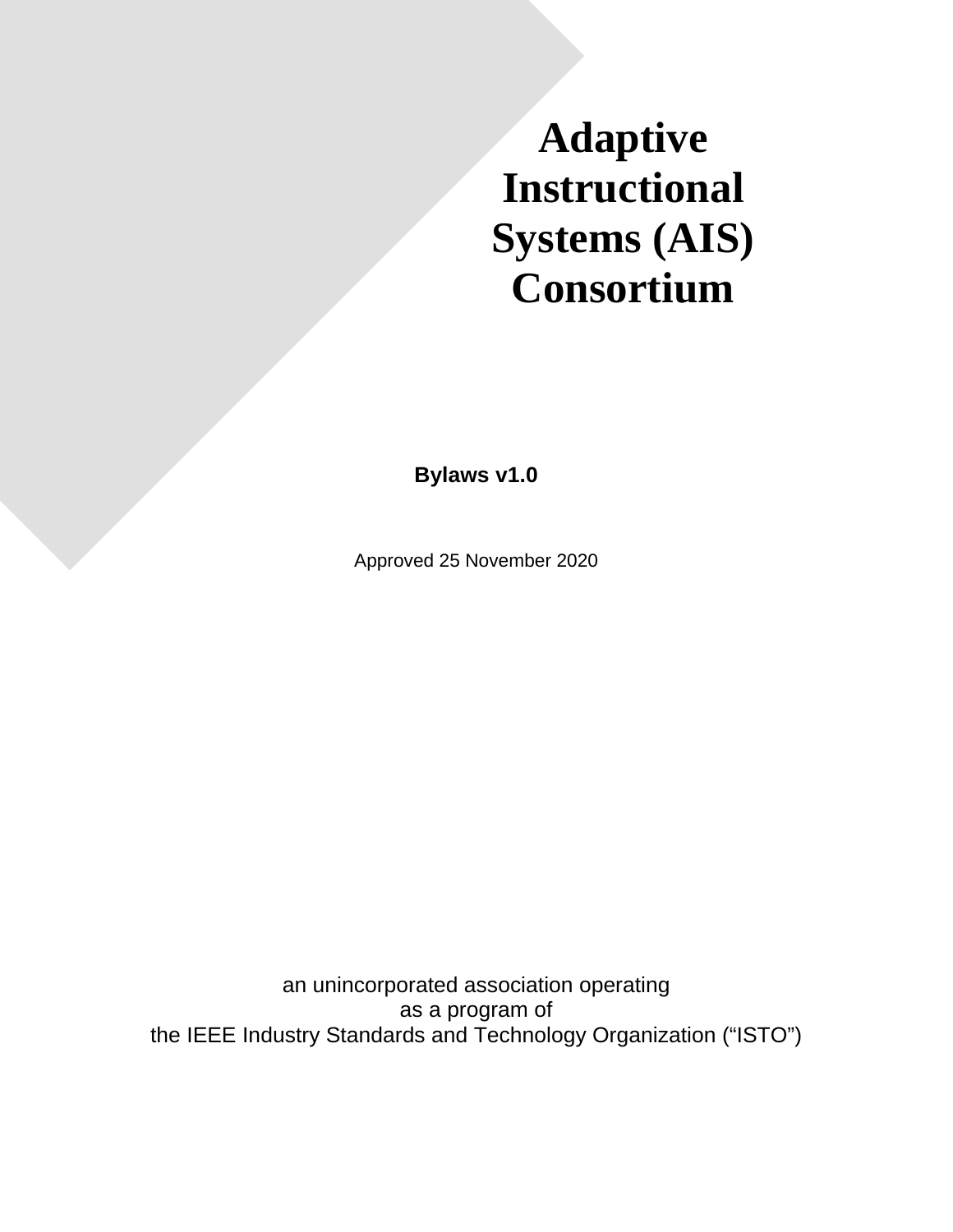# **Table of Contents**

| <b>ARTICLE 1 DEFINITIONS</b>                                                                                                                                                                                                                                                                                                                                                                                                                                                                                                                                                                                                                                                                                                                                                                                                         | 5.                                                                                                              |
|--------------------------------------------------------------------------------------------------------------------------------------------------------------------------------------------------------------------------------------------------------------------------------------------------------------------------------------------------------------------------------------------------------------------------------------------------------------------------------------------------------------------------------------------------------------------------------------------------------------------------------------------------------------------------------------------------------------------------------------------------------------------------------------------------------------------------------------|-----------------------------------------------------------------------------------------------------------------|
| <b>ARTICLE 2 OFFICES</b>                                                                                                                                                                                                                                                                                                                                                                                                                                                                                                                                                                                                                                                                                                                                                                                                             | 7                                                                                                               |
| SECTION 2.1 PRINCIPAL OFFICE<br>SECTION 2.2 CHANGE OF ADDRESS<br><b>SECTION 2.3 OTHER OFFICES</b>                                                                                                                                                                                                                                                                                                                                                                                                                                                                                                                                                                                                                                                                                                                                    | 7<br>$\overline{7}$<br>$\overline{7}$                                                                           |
| <b>ARTICLE 3 PURPOSE</b>                                                                                                                                                                                                                                                                                                                                                                                                                                                                                                                                                                                                                                                                                                                                                                                                             | 7                                                                                                               |
| <b>SECTION 3.1 PURPOSE</b><br>SECTION 3.2 DURATION                                                                                                                                                                                                                                                                                                                                                                                                                                                                                                                                                                                                                                                                                                                                                                                   | 7<br>$\overline{7}$                                                                                             |
| <b>ARTICLE 4 ANTITRUST GUIDELINES</b>                                                                                                                                                                                                                                                                                                                                                                                                                                                                                                                                                                                                                                                                                                                                                                                                | 8                                                                                                               |
| SECTION 4.1 COMPLIANCE WITH ANTITRUST LAWS                                                                                                                                                                                                                                                                                                                                                                                                                                                                                                                                                                                                                                                                                                                                                                                           | 8                                                                                                               |
| <b>ARTICLE 5 BOARD OF DIRECTORS</b>                                                                                                                                                                                                                                                                                                                                                                                                                                                                                                                                                                                                                                                                                                                                                                                                  | 8                                                                                                               |
| <b>SECTION 5.1 NUMBER</b><br><b>SECTION 5.2 CHARTER BOARD MEMBERS</b><br>SECTION 5.3 ELECTED BOARD MEMBERS<br><b>SECTION 5.4 GENERAL POWERS</b><br><b>SECTION 5.5 DUTIES</b><br>SECTION 5.6 QUALIFICATION, APPOINTMENT AND ELECTION OF DIRECTORS<br>SECTION 5.7 CHAIR OF THE BOARD<br>SECTION 5.8 VACANCIES; RESIGNATIONS<br>SECTION 5.9 NONLIABILITY OF DIRECTORS<br>SECTION 5.10 ORGANIZATION OF MEETINGS<br><b>SECTION 5.11 PLACE OF MEETINGS</b><br>SECTION 5.12 ANNUAL MEETING AND REGULAR MEETINGS<br>SECTION 5.13 SPECIAL MEETINGS<br><b>SECTION 5.14 NOTICE OF MEETINGS</b><br>SECTION 5.15 QUORUM FOR MEETINGS<br>SECTION 5.16 GOOD STANDING<br>SECTION 5.17 BOARD ACTION<br>SECTION 5.18 BOARD ACTIONS WITHOUT A MEETING<br><b>SECTION 5.19 CONFIDENTIALITY OF BOARD PROCEEDINGS</b><br>SECTION 5.20 VOTING MEMBER OF ISTO | 8<br>9<br>9<br>9<br>9<br>11<br>11<br>12<br>12<br>12<br>13<br>13<br>13<br>13<br>13<br>14<br>14<br>15<br>15<br>16 |
| <b>ARTICLE 6 OFFICERS</b>                                                                                                                                                                                                                                                                                                                                                                                                                                                                                                                                                                                                                                                                                                                                                                                                            | 16                                                                                                              |
| SECTION 6.1 DESIGNATION OF OFFICERS<br>SECTION 6.2 ELECTION AND TERM OF OFFICE<br>SECTION 6.3 REMOVAL AND RESIGNATION<br><b>SECTION 6.4 VACANCIES</b><br>SECTION 6.5 DUTIES OF SECRETARY<br>SECTION 6.6 DUTIES OF TREASURER<br><b>SECTION 6.7 COMPENSATION</b><br>SECTION 6.8 NONLIABILITY OF OFFICERS                                                                                                                                                                                                                                                                                                                                                                                                                                                                                                                               | 16<br>16<br>16<br>17<br>17<br>18<br>18<br>19                                                                    |
| <b>ARTICLE 7 EXECUTIVE DIRECTOR</b>                                                                                                                                                                                                                                                                                                                                                                                                                                                                                                                                                                                                                                                                                                                                                                                                  | 19                                                                                                              |
| SECTION 7.1 DUTIES OF THE EXECUTIVE DIRECTOR                                                                                                                                                                                                                                                                                                                                                                                                                                                                                                                                                                                                                                                                                                                                                                                         | 19                                                                                                              |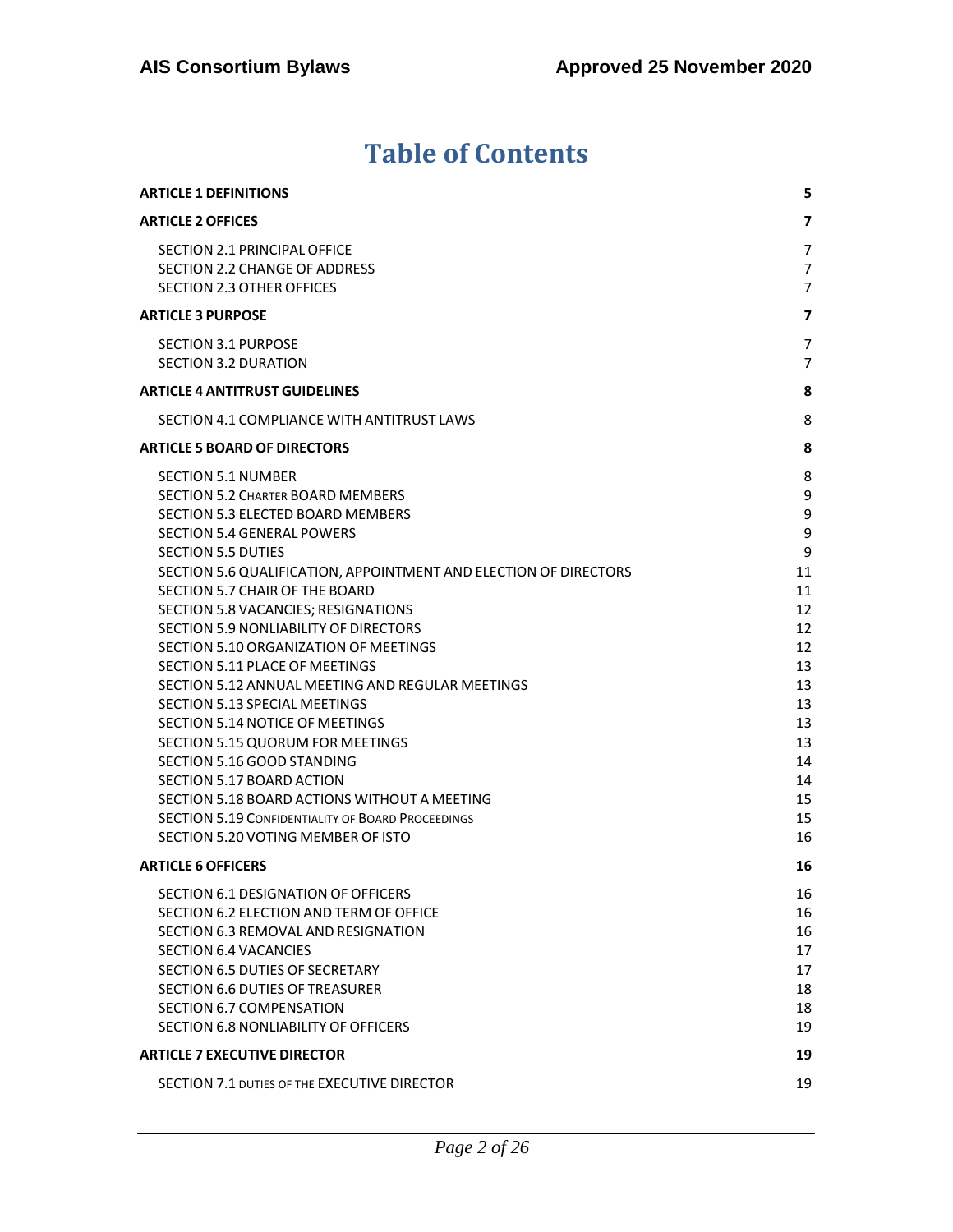| <b>ARTICLE 8 USE OF NAME</b>                                                                                                                                                                                                                                                                                                                                                                          | 20                                                 |
|-------------------------------------------------------------------------------------------------------------------------------------------------------------------------------------------------------------------------------------------------------------------------------------------------------------------------------------------------------------------------------------------------------|----------------------------------------------------|
| <b>SECTION 8.1 NAME</b><br><b>SECTION 8.2 PROHIBITION ON REGISTRATION OF THE NAME</b><br><b>SECTION 8.3 PROHIBITION ON ASSERTION OF RIGHTS IN THE NAME</b><br><b>SECTION 8.4 REQUIRED USE OF THE NAME</b><br><b>SECTION 8.5 LIMITATIONS ON THE USE OF THE NAME</b>                                                                                                                                    | 20<br>20<br>20<br>20<br>20                         |
| <b>ARTICLE 9 COMMITTEES</b>                                                                                                                                                                                                                                                                                                                                                                           | 21                                                 |
| <b>SECTION 9.1 COMMITTEES</b><br><b>SECTION 9.2 COMMITTEE MEMBERS</b><br>SECTION 9.3 COMMITTEE PROCEDURES, RULES AND REGULATIONS<br><b>SECTION 9.4 MEETINGS OF COMMITTEES</b><br><b>SECTION 9.5 PUBLICATION OF COMMITTEE MATERIALS</b>                                                                                                                                                                | 21<br>21<br>21<br>21<br>22                         |
| ARTICLE 10 EXECUTION OF INSTRUMENTS, DEPOSITS AND FUNDS                                                                                                                                                                                                                                                                                                                                               | 22                                                 |
| SECTION 10.1 EXECUTION OF INSTRUMENTS<br><b>SECTION 10.2 DEPOSITS</b>                                                                                                                                                                                                                                                                                                                                 | 22<br>22                                           |
| <b>ARTICLE 11 RECORDS AND REPORTS</b>                                                                                                                                                                                                                                                                                                                                                                 | 22                                                 |
| SECTION 11.1 MAINTENANCE OF RECORDS<br><b>SECTION 11.2 INSPECTION RIGHTS</b><br>SECTION 11.3 RIGHT TO COPY AND MAKE EXTRACTS<br><b>SECTION 11.4 PERIODIC REPORT</b>                                                                                                                                                                                                                                   | 22<br>23<br>23<br>23                               |
| <b>ARTICLE 12 AMENDMENT OF BYLAWS OR MEMBERSHIP AGREEMENT</b>                                                                                                                                                                                                                                                                                                                                         | 23                                                 |
| <b>ARTICLE 13 SEPARABILITY</b>                                                                                                                                                                                                                                                                                                                                                                        | 24                                                 |
| <b>ARTICLE 14 MEMBERSHIP PROVISIONS</b>                                                                                                                                                                                                                                                                                                                                                               | 24                                                 |
| SECTION 14.1 DETERMINATION, RIGHTS AND OBLIGATIONS OF MEMBERS<br>SECTION 14.2 QUALIFICATIONS FOR MEMBERSHIP<br>SECTION 14.3 ADMISSION TO MEMBERSHIP<br>SECTION 14.4 FEES AND DUES<br><b>SECTION 14.5 NUMBER OF MEMBERS</b><br><b>SECTION 14.6 MEMBERSHIP ROLL</b><br>SECTION 14.7 NONLIABILITY OF MEMBERS<br>SECTION 14.8 NONTRANSFERABILITY OF MEMBERSHIPS<br>SECTION 14.9 TERMINATION OF MEMBERSHIP | 24<br>24<br>24<br>25<br>25<br>25<br>25<br>25<br>26 |
| <b>ARTICLE 15 MEETINGS OF MEMBERS</b>                                                                                                                                                                                                                                                                                                                                                                 | 26                                                 |
| <b>SECTION 15.1 PLACE OF MEETINGS</b><br>SECTION 15.2 NOTICE OF MEETINGS<br>SECTION 15.3 MEMBER ACTION<br>SECTION 15.4 MEMBER ACTION AT MEETINGS<br>SECTION 15.5 ACTION BY WRITTEN BALLOT<br>SECTION 15.6 CONDUCT OF MEETINGS                                                                                                                                                                         | 26<br>27<br>27<br>27<br>27<br>27                   |
| <b>ARTICLE 16 MEMBERSHIP CLASSIFICATIONS</b>                                                                                                                                                                                                                                                                                                                                                          | 28                                                 |
| SECTION 16.1 FOUNDER<br>SECTION 16.2 GENERAL MEMBERSHIP LEVELS                                                                                                                                                                                                                                                                                                                                        | 28<br>29                                           |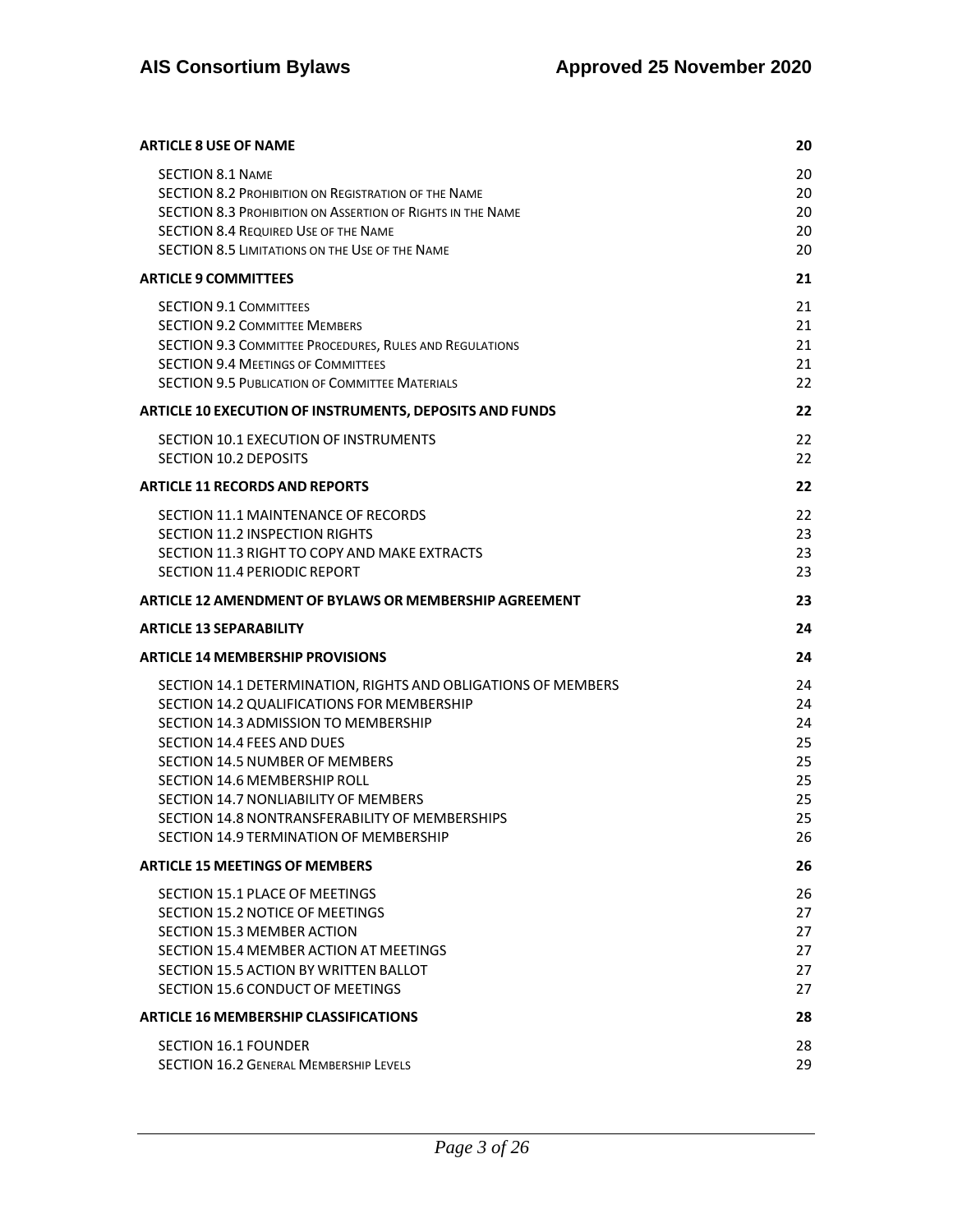# **ARTICLE 1 DEFINITIONS**

**Board of Directors or Board** shall mean the Board of Directors of Organization.

**Certification Authority** means an organization that validates a products adherence to a standard.

**Certified Product** means those products that meet or exceed a minimum specified set of criteria as set by a Certification Authority.

**Certification Markings** means graphics or other materials that may be used for marketing purposes by Member organizations that have products which have been certified by the Certification Authority.

**Change of Control** means a change in ownership or control of Member effected through any of the following transactions: (a) a merger, consolidation or reorganization approved by Member's equity holders, unless securities representing more than sixty percent (60%) of the total combined voting power of the voting securities of the successor entity are immediately thereafter beneficially owned, directly or indirectly and in substantially the same proportion, by the persons who beneficially owned Member's outstanding voting securities immediately prior to such transaction; (b) any transfer or other disposition of all or substantially all of Member's assets; or (c) the acquisition, directly or indirectly, by any person or related group of persons (other than Member or any Subsidiary of Member or any person currently owning, beneficially or of record, equity securities of Member), of beneficial ownership (within the meaning or Rule 13d-3 of the Securities Exchange Act of 1934, as amended) of securities possessing more than forty percent (40%) of the total combined voting power of Member's outstanding securities.

**Committee** means a group of Members as designated by the Board of Directors to carry out certain responsibilities on behalf of the Organization, pursuant to ARTICLE 9 .

**Committee Chair** means the individual serving as the leader of a given Committee and is responsible for presenting draft and final versions of work products created by the Committee.

**Consensus** means the lack of a sustained objection to the issue under consideration.

**Draft Specification** shall have the meaning set forth in Article 17

**Employee** means someone who is either an officer of their organization or someone who performs work, under the direction and control of their employer, on an ongoing basis, for wages or a salary.

**Founder** means all Members of the Organization who so qualify in accordance with the provisions of ARTICLE 14 and SECTION 16.1 below.

**Member** means a general reference to all entities who have so qualified for such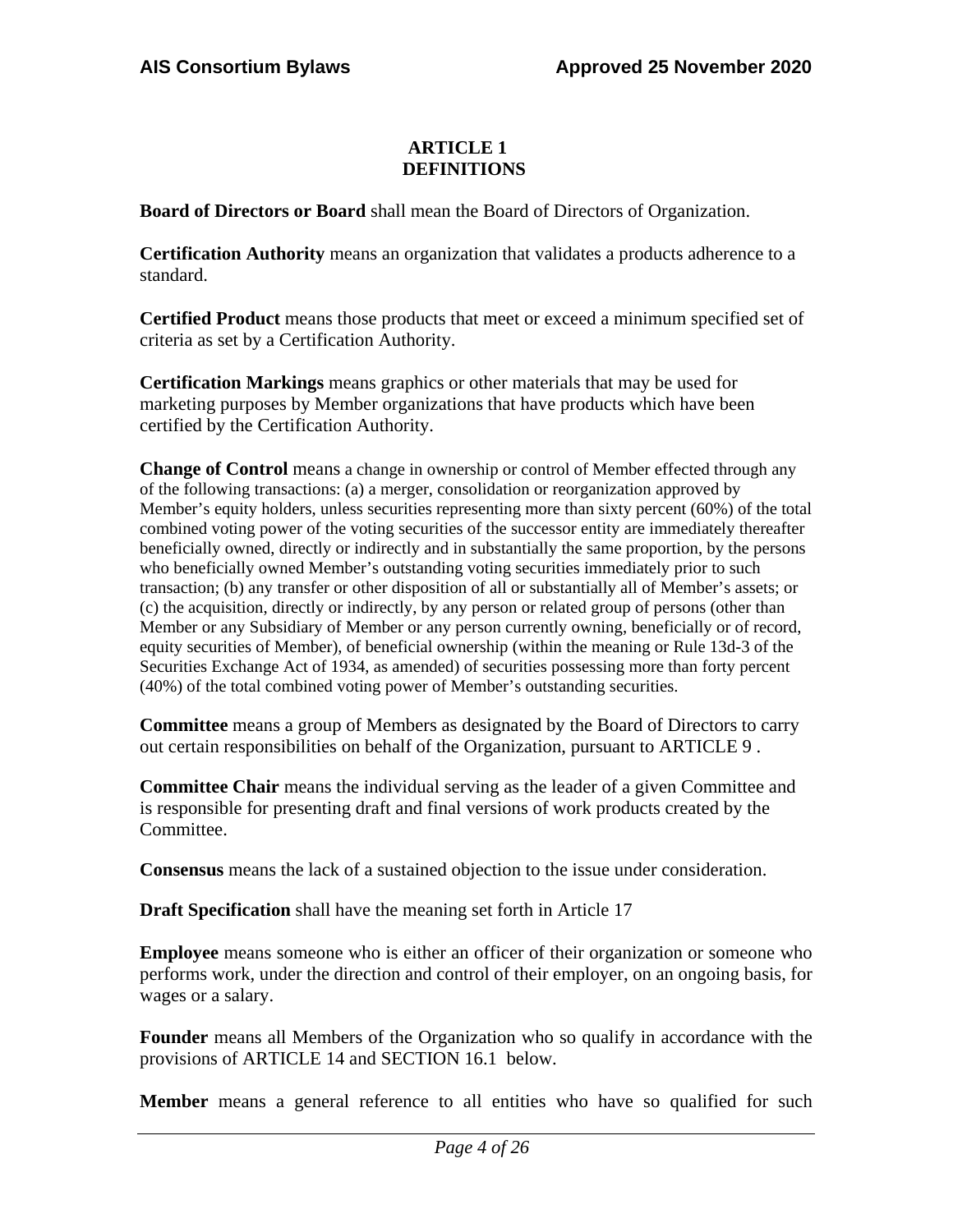classifications pursuant to the relevant provision of ARTICLE 14 and ARTICLE 16 of these Bylaws.

**Membership Agreement** means the Organization's Membership Agreement, as in effect and amended from time to time.

**Organization** means the Adaptive Instructional Systems (AIS) Consortium operating as a program of ISTO.

**Person** means any individual, corporation, partnership, joint venture, trust, Limited Liability Company, business association, governmental entity or other entity.

**Quorum** means more than fifty percent (50%) of the Members in Good Standing of the applicable group (i.e. the Board of Directors, Committee, or other group established by the Organization) are present, either in person, by telephone or by such other means as may be prescribed by such group or by these Bylaws.

**Specification** shall have the meaning set forth in Article 17.

**Subsidiary** of a Member means a Person: (a) more than fifty percent (50%) of whose (a) outstanding shares or securities (representing the right to vote for the election of directors or other managing authority) or (b) if the Person does not have outstanding shares or securities, other ownership interest (representing the right to make the decisions for such Person) are, now or thereafter, owned or controlled, directly or indirectly, by such Member, but such corporation, company or other entity shall be deemed to be a Subsidiary only so long as such percentage of ownership or interest remains more than fifty percent (50%).

**Unanimous** means that the votes or written consents of all members of the relevant body or group are, with not more than one exception, affirmative. Notwithstanding the foregoing, the lower-case use of "unanimous", when used with the terms "entire" or "all", shall mean 100% affirmative votes or written consents of the entire relevant body or group.

# **ARTICLE 2 OFFICES**

# **SECTION 2.1 PRINCIPAL OFFICE**

A principal office of the Organization will be created to perform administrative and operational functions for the Organization. The principal office of AIS Consortium will be located at 445 Hoes Lane, Piscataway, NJ 08854.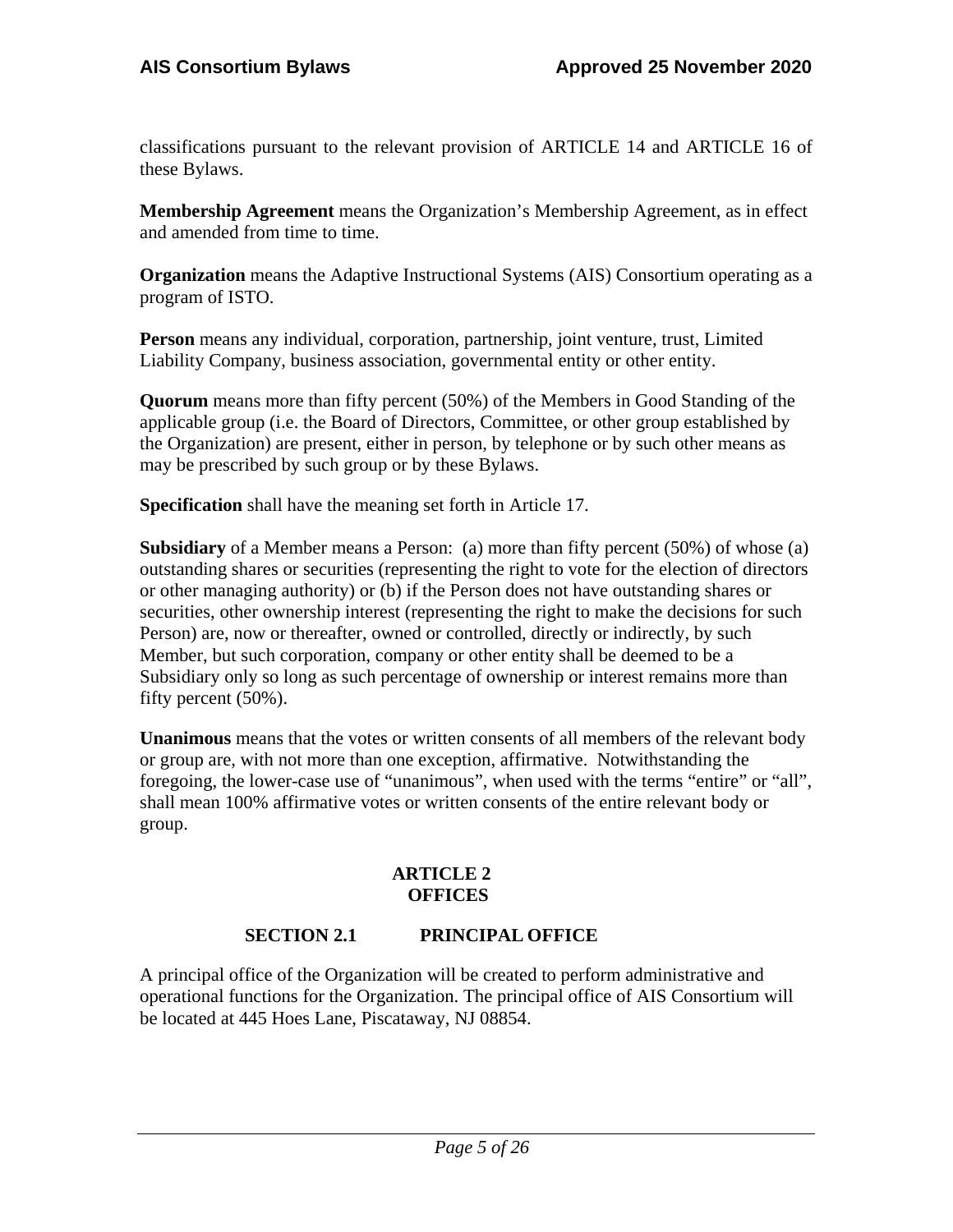# **SECTION 2.2 CHANGE OF ADDRESS**

The location of the Organization's principal office may be changed from time to time by the Board, which change of address shall be effective upon written notice to all Members.

# **SECTION 2.3 OTHER OFFICES**

The Organization may also have offices at such other places as its business and activities may require, and as the Board may, from time to time, designate.

# **ARTICLE 3 PURPOSE**

# **SECTION 3.1 PURPOSE**

The mission of the Organization is to support the adoption and advancement of products that use artificial intelligence and advanced technologies to help people learn. Stakeholders include, but are not limited to: product and service providers, instructional designers, instructors, trainers, learning and development organizations, teachers and school districts, learning engineers and scientists, researchers, foundations, and government agencies.

# **SECTION 3.2 DURATION**

<span id="page-5-0"></span>The duration of the Organization shall be perpetual, but may be dissolved at any time upon a unanimous vote of the Board.

# **ARTICLE 4 ANTITRUST GUIDELINES**

# **SECTION 4.1 COMPLIANCE WITH ANTITRUST LAWS**

The Organization is not intended to become involved, and will not become involved, in the competitive business decisions of its Member companies, nor will it take any action which would tend to restrain competition among and between such Members in violation of the antitrust laws.

The Organization unequivocally supports the policy of competition served by the antitrust laws and intends to comply strictly with such laws. It shall be the responsibility of every Member of the organization to be guided by this policy of strict compliance with the antitrust laws in all of the organization's activities. It shall be the special responsibility of the Organizations officers and Committee chairs to ensure that this policy is known and adhered to in the course of activities pursued under their leadership.

Each Member shall assume responsibility to provide appropriate legal counsel to its representatives acting under these Bylaws regarding the importance of limiting the scope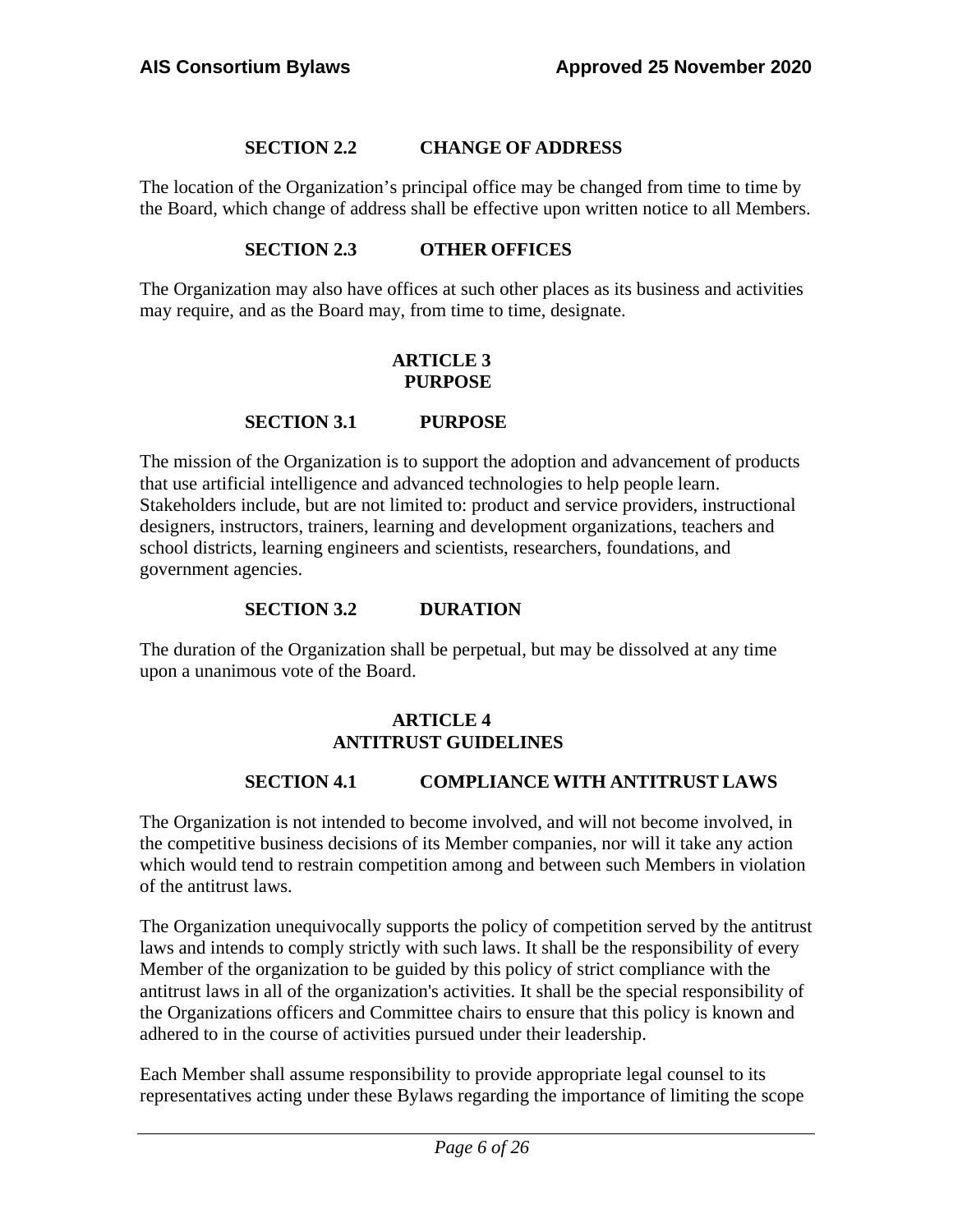of their discussions to the topics that relate to the purposes of the Organization, whether or not such discussions take place during formal meetings, informal gatherings, or otherwise.

Any violation of the General Rules of Antitrust Compliance or of this Article shall make the violator subject to immediate suspension from membership in the Organization and immediate removal from any office held by an official representative violating such rules or this Article.

#### **ARTICLE 5 BOARD OF DIRECTORS**

# **SECTION 5.1 NUMBER**

The Board shall initially consist of one representative of each of the Charter Members, with at least three (3) initial Members being required to carry out the duties specified within these Bylaws.

In addition to the Chair, the total number of Board seats shall not exceed nine (9). Five (5) of these Board positions are provided for Charter Members. One of the five Charter Member Board positions is designated for the Chair of the IEEE Learning Technology Standards Committee (LTSC) or a designee approved by the board. The four (4) remaining Board positions are to be filled by members elected by the existing board members in place at the time of their nomination.

<span id="page-6-0"></span>Additional Board seats may be established, upon approval of the Board, and shall be filled in accordance with the procedures set forth below.

# **SECTION 5.2 CHARTER BOARD MEMBERS**

Charter Board members (including the Chair) will serve for a staggered term of four (4) years (initial terms may be varied at the Board's discretion in order to create the staggered terms). Other than yearly membership dues, there will be no other fees incurred by Charter Members for their Board positions.

<span id="page-6-1"></span>If a Charter Member chooses to end its membership with the Organization, the Member's Board seat will become available as an elected Board member seat.

# **SECTION 5.3 ELECTED BOARD MEMBERS**

Elected Board members are selected from the membership rolls in accordance with SECTION 5.6 and are elected to the position by the existing Board of Directors.

Elected Board members will serve for a staggered term of four (4) years (initial terms may be varied at the Board's discretion in order to create the staggered terms).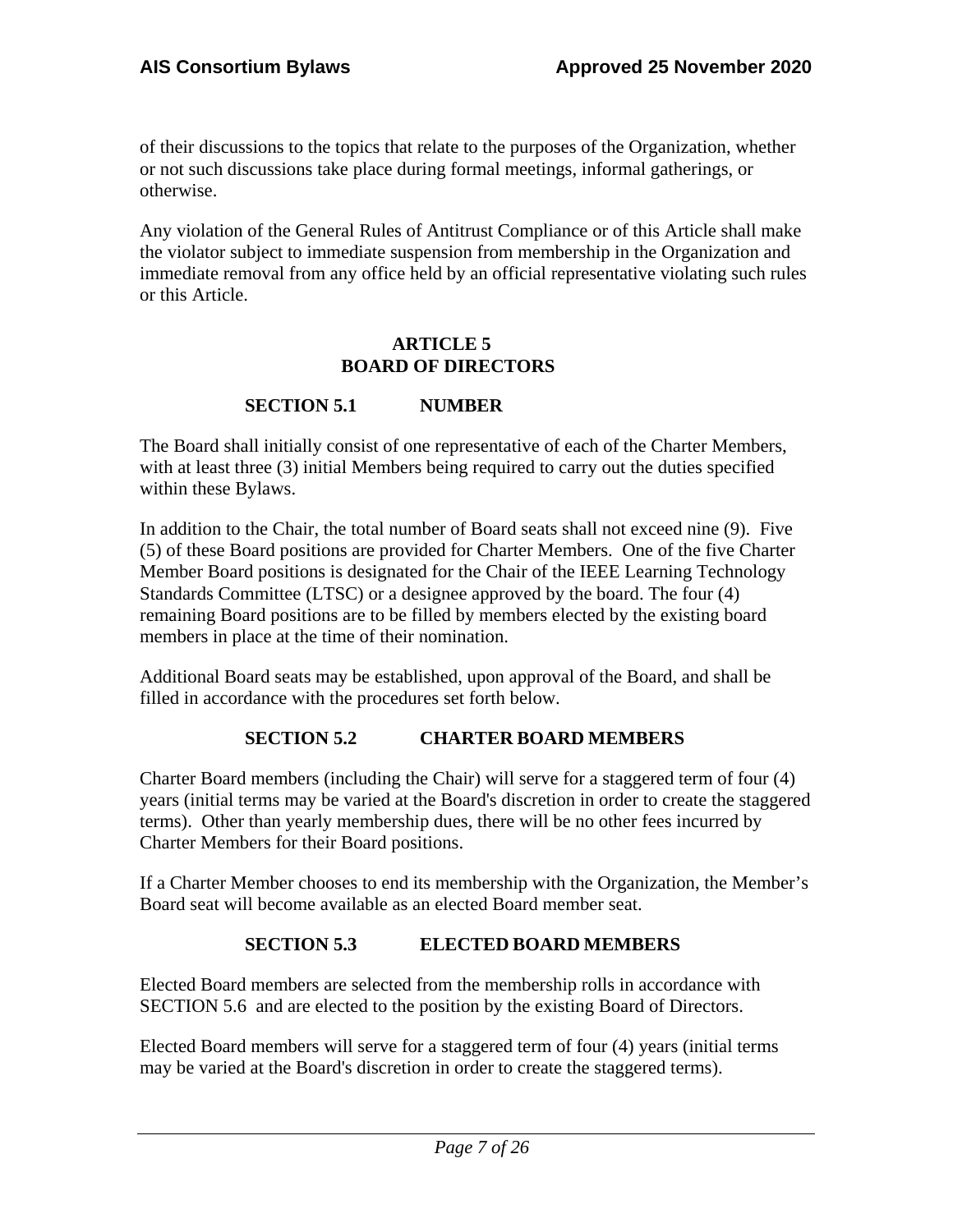#### **SECTION 5.4 GENERAL POWERS**

Subject to the provisions of these Bylaws, the activities and affairs of this Organization shall be conducted and all powers shall be exercised by or under the direction of the Board.

#### **SECTION 5.5 DUTIES**

It shall be the duty of the Board to:

- a) Perform any and all duties imposed on them collectively or individually by law, or by these Bylaws;
- b) Appoint and remove, employ and discharge, and, except as otherwise provided in these Bylaws, prescribe the duties and fix the compensation, if any, of all officers, agents and employees of the Organization;
- c) Supervise all officers, agents and employees of the Organization to ensure that their duties are performed properly;
- d) Meet at such times and places as required by these Bylaws;
- e) Register their addresses with the Secretary of the Organization;
- f) Elect a Chair to preside over the Board meetings or to take such action as may be agreed upon by the Board (subject to SECTION 5.7);
- g) Form, supervise, and dissolve Committees (as defined in ARTICLE 9), as appropriate to conduct the work of the Organization;
- h) Resolve issues that are brought forward to the Board by Committees;
- i) Consider for approval or rejection any public statement, press release or similar public materials concerning the business and technical activities of the Organization prior to making such materials public;
- j) Consider for approval or rejection the Organization's annual budget as submitted by the Chair and Treasurer. If the annual budget is not approved at the start of each calendar year, the Organization shall operate based on the prior yearly budget, to the extent practical, until an annual budget is approved;
- k) Establish or revise membership classes and the rights and privileges of the various classes of Members;
- l) Establish annual dues for the various classes of Members and determine the rights, privileges and obligations for each class of Member not otherwise stated in these Bylaws;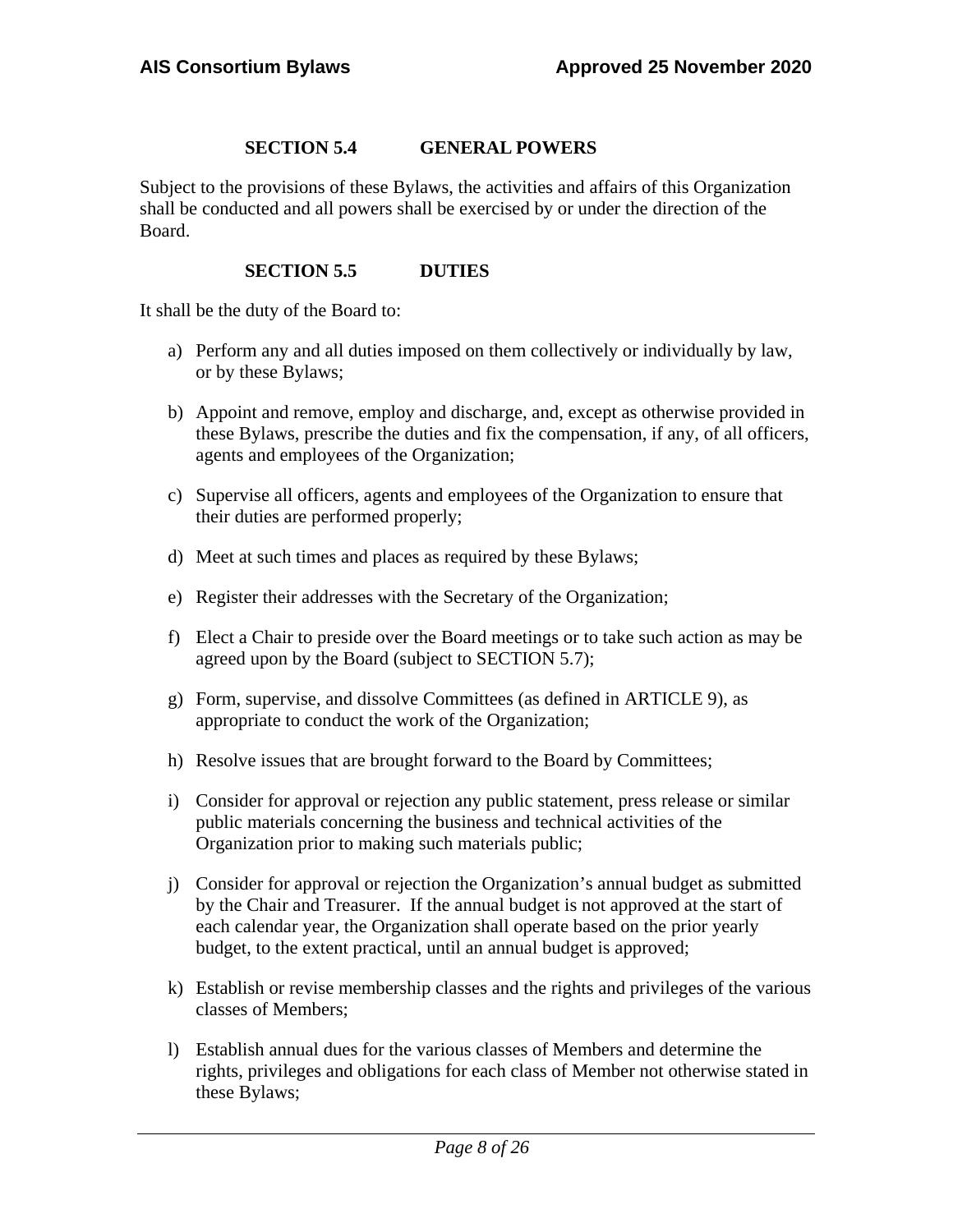- m) Make a yearly evaluation of the Organization's fulfillment of its purpose and the need to continue the existence of the Organization going forward;
- n) Adopt and modify the Bylaws;
- o) Adopt procedures to govern operations of Committees as set forth in ARTICLE 9;
- p) Adopt and modify the Membership Agreement and its Attachments (subject to ARTICLE 12);
- q) Have the right to withdraw from the ISTO, or otherwise terminate the Organization's agreement with the ISTO and define an alternative organizational structure;
- r) Ensure secretariat functions are sufficiently staffed, supported and performed; and
- s) Other responsibilities as specified and approved by the Board.

# **SECTION 5.6 QUALIFICATION, APPOINTMENT AND ELECTION OF DIRECTORS**

- a) **Qualification:** Directors shall be employees of a Member organization. No Member or Member's subsidiary may have more than one (1) representative elected to the Board. At the first time that a Member representative is seated on the Board, and annually thereafter, as of the date of the Annual Meeting of the Organization and as a condition of its representative assuming his or her seat on the Board that Member shall pay to the Organization membership dues then in effect as established by the Board.
- b) **Alternates:** Each Member represented on the Board may also appoint an alternate representative to serve on the Board on a temporary basis should its elected representative become unavailable. This representative must be an employee of the organization. A represented Member must provide written notice to the Board of its choice of alternate. Even if an elected representative to the Board is present, that Director's alternate representative may also attend meetings of the Board, but in a nonvoting capacity. A represented Member, by providing written notice to the Board, may replace that Member's elected representative to the Board at any time either with its designated alternate representative or another designated representative of the Member.
- c) **Removal:** Unless otherwise specified by law, any Board Member may be removed by a super majority of 75% of the other Board Members then in office for engaging in any conduct, either within or without the Organization, that is contrary to the interests of the Organization or to the advancement of the Organization's business or industry goals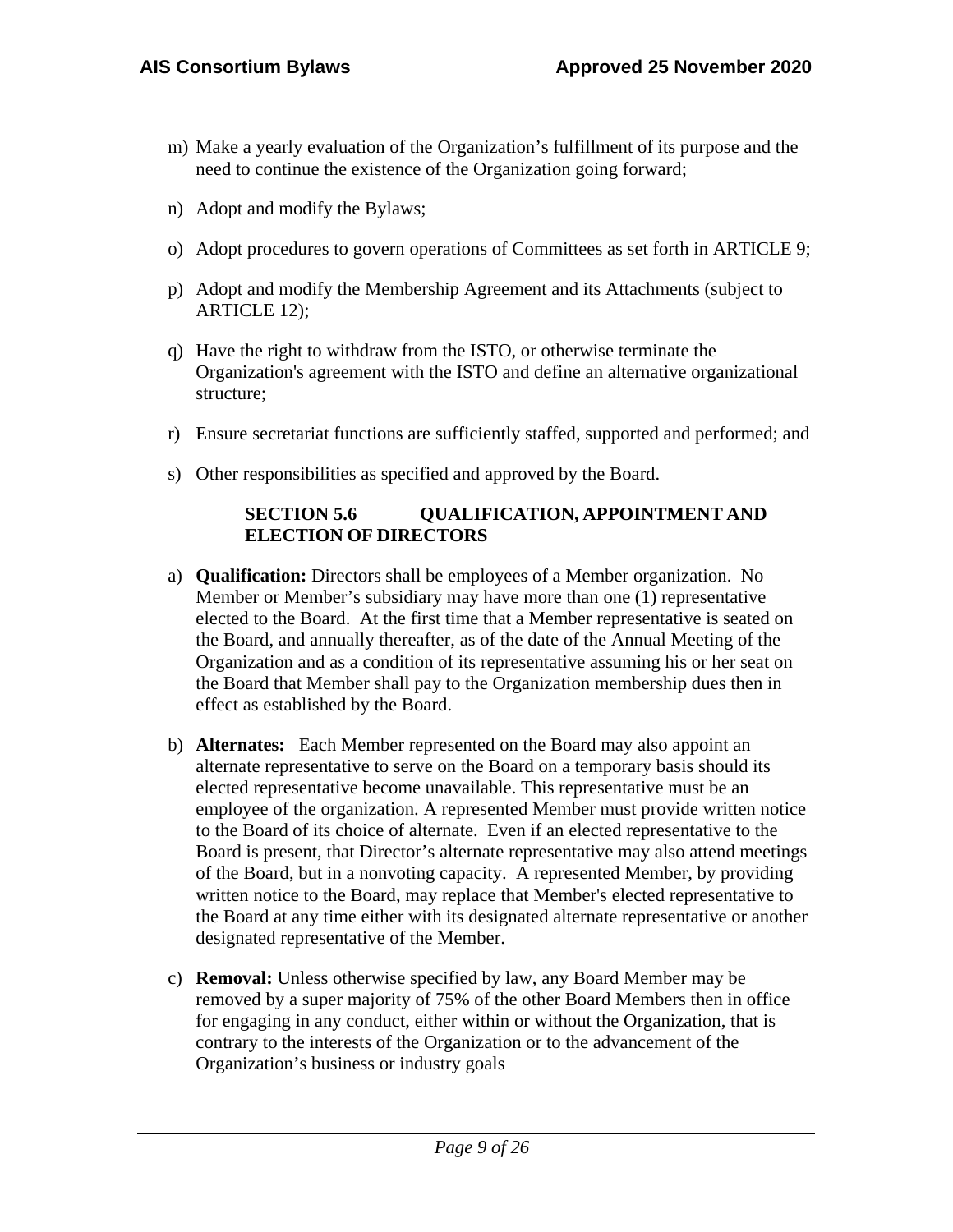d) **Nomination and Election:** Any open positions for established seats on the Board shall be filled via election by the Board.

# **SECTION 5.7 CHAIR OF THE BOARD**

The first Chair of the Board shall be elected by the Directors. The Chair will serve four (4) years and may be renewed by approval of the Board. It shall be the duty of the Chair of the Board to work with the board to develop and prioritize items to be addressed by the Board and to facilitate Board meetings in accordance with Robert's Rules of Order.

# **SECTION 5.8 VACANCIES; RESIGNATIONS**

Any Director may resign effective upon giving written notice to the Secretary, with copy to the Executive Director or the Chair of the Board.

The Member employing the resigning or removed Director may replace that Director with its alternate representative pursuant to SECTION 5.6 or another representative by providing the Chair of the Board with written notice of the same within fourteen (14) days after the effective date of the Director's resignation, termination or removal. Except as otherwise herein provided, a Director shall be conclusively deemed to resign if the Director's employment with the Member is for any reason terminated. A person appointed to fill a vacancy on the Board shall hold office until the end of the term of the individual being replaced or until his or her death, resignation or removal from office.

If the Member who has the right under this SECTION 5.8 to appoint a replacement Director to the Board fails to appoint such Director within the prescribed time period, the vacancy shall not be refilled until the next meeting of the Directors.

If the resigning Director is the Chair of the Board, the Directors shall elect a new Chair after the prescribed time period for the Member to appoint a replacement Director for the resigning Director.

# **SECTION 5.9 NONLIABILITY OF DIRECTORS**

Directors and Members with an employee serving as a Director shall not be personally liable for the debts, liabilities, or other obligations of the Organization.

# **SECTION 5.10 ORGANIZATION OF MEETINGS**

Meetings of the Board shall be presided over by the Chair of the Board or in his or her absence, by an acting Chair approved by the Board. The Secretary of the Organization, or if the Secretary shall be absent from any such meeting, any person appointed by the Chair or acting Chair, shall act as secretary of all meetings of the Board and keep the minutes thereof.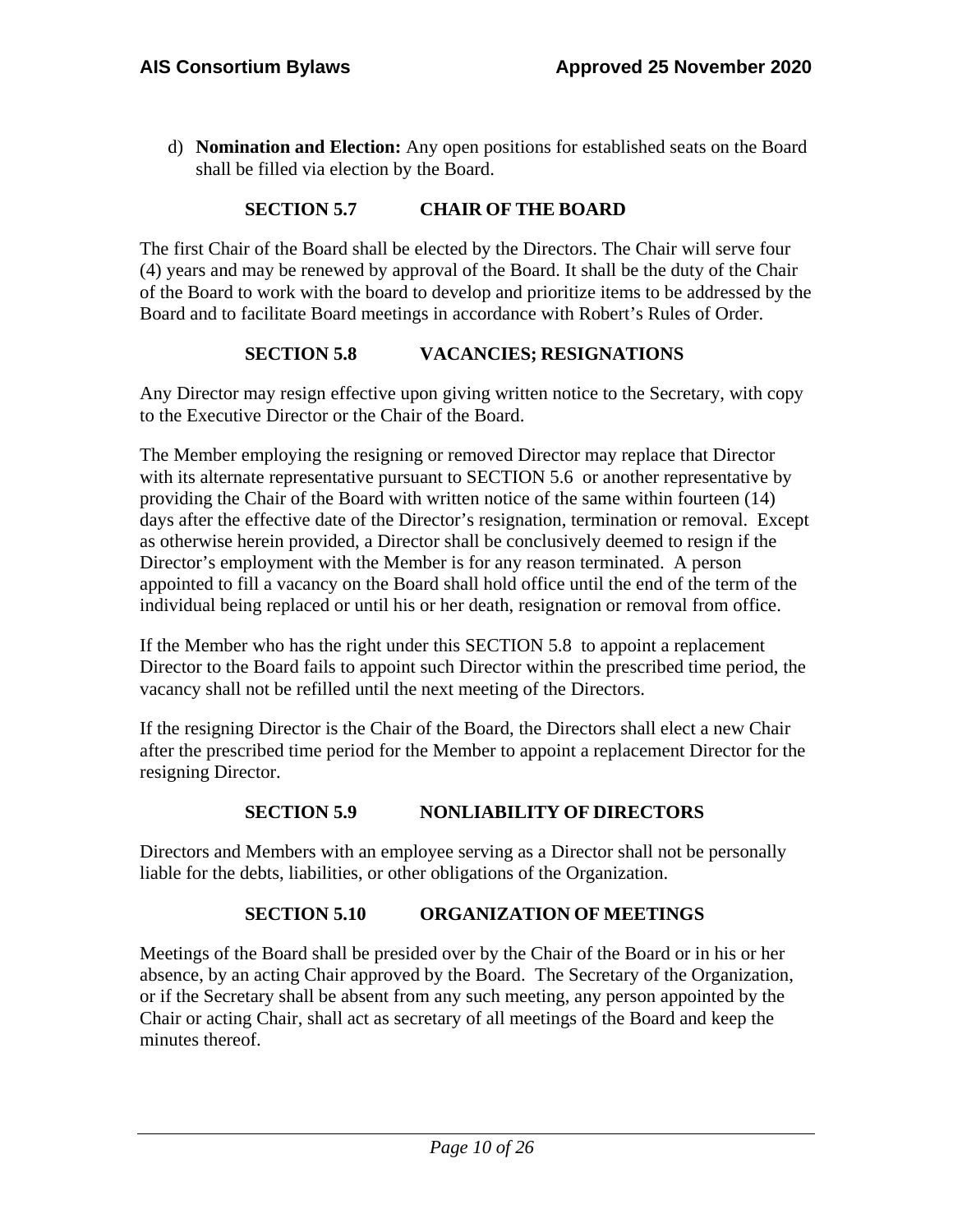Meetings shall be governed by such procedures as may be approved from time to time by the Board, insofar as such rules are not inconsistent with or in conflict with these Bylaws, or with provisions of law.

# **SECTION 5.11 PLACE OF MEETINGS**

Board meetings shall be held at places and times as may be approved by the Board. Meetings may be held in person or by any combination of audio, teleconferencing, or video conferencing techniques, so long as all persons participating in such a meeting can hear one another during such a meeting.

#### **SECTION 5.12 ANNUAL MEETING AND REGULAR MEETINGS**

The Annual Meeting of the Board shall be held each calendar year, the time and place of which shall be determined by the Board, for the transaction of any business placed on the agenda by the Board. The appointment of the new members of the Board, if any, shall be completed at or before such annual meeting.

The Board will hold Regular Meetings at least four (4) times a year. The time and place of Regular Meetings will be determined by the Board.

Notice of the Annual Meeting and Regular Meetings shall be sent by the Chair to each Director at least 30 days in advance of the day specified for the meeting. The Board may invite any other person to such a meeting as it deems necessary and appropriate.

# **SECTION 5.13 SPECIAL MEETINGS**

Special Meetings of the Board may be called at any time by the Chair of the Board or by a two-thirds (2/3) vote of the Board. The Chair shall give at least fourteen (14) days prior notice of a Special Meeting to each Director.

# **SECTION 5.14 NOTICE OF MEETINGS**

The Chair will provide notice of all Board meetings via electronic mail to the Directors at the electronic mail address as it appears on the records of the Organization. The notice will identify the day, time and place of the meeting, the purpose or agenda for the meeting, and all potential actions to be undertaken by the Board at the meeting.

# **SECTION 5.15 QUORUM FOR MEETINGS**

A Quorum shall be present at any meeting, either in person, by telephone, or by such other means as may be prescribed by the Board or these Bylaws, in order for the Board to transact business at such a meeting. In the absence of a continued Quorum at any meeting of the Board already in progress, the meeting shall be adjourned.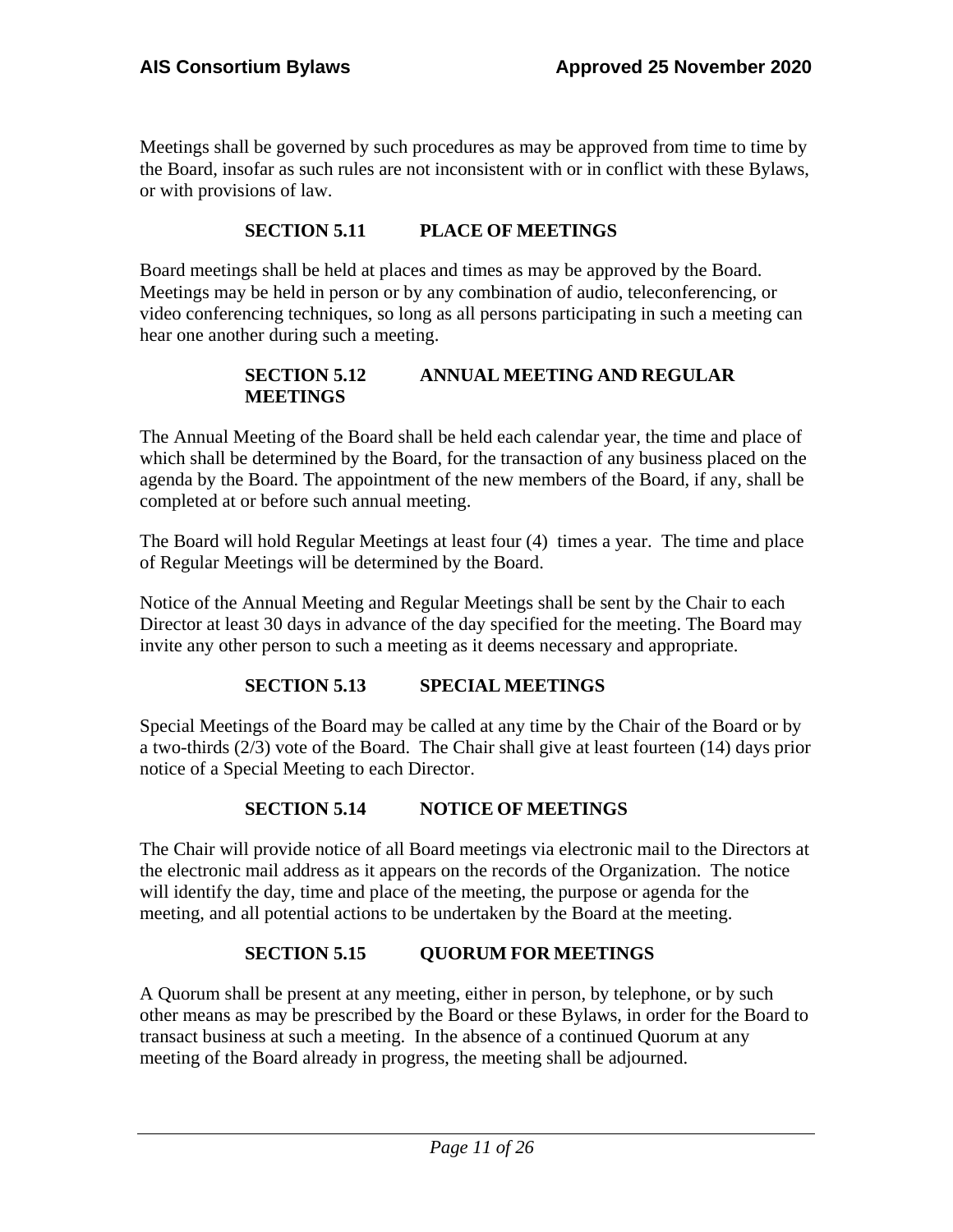# **SECTION 5.16 GOOD STANDING**

A member of the Board shall be deemed to be in Good Standing if the Member is current in all membership dues assessed and the Member's representative or alternate representative has attended (in person or telephonically) a minimum of two (2) of the last four (4) Board meetings (if there have been at least four meetings), unless such absence has been approved by the Chair in his or her or their reasonable discretion.

# **SECTION 5.17 BOARD ACTION**

The Board shall seek to make decisions by Consensus. When Consensus cannot be reached in a timely manner, the Board shall make decisions by voting as described in this SECTION 5.17.

Each Board member shall have one (1) vote on each matter submitted to a vote by the Board. Voting at meetings shall be by a show of hands or written ballot if held in person, or by voice ballot if held by teleconferencing, or by electronic ballot if held by electronic means (e.g., videoconferencing), unless otherwise required.

For general actions not described in (a) or (b) below, such action must be approved by a majority of those Board members in Good Standing represented at a Board meeting at which a Quorum is present.

- a) The following actions must be approved by two-thirds (2/3) of the Board members in Good Standing:
	- i. removing a Director for cause
	- ii. chartering or amending the charter of any Committee, establishing rules of governance, procedure or guidance to or for Committees, or terminating **Committees**
	- iii. requiring the expenditure in excess of USD \$5,000 over budgeted amounts
	- iv. approving annual dues and budgets
	- v. terminating a Member's Membership Agreement in accordance with its terms
	- vi. appointing or removing a Chair of a Committee
	- vii. assignment of board members to two or more positions
	- viii. approving any press release, public announcement or other public communication (e.g., white papers, guidelines)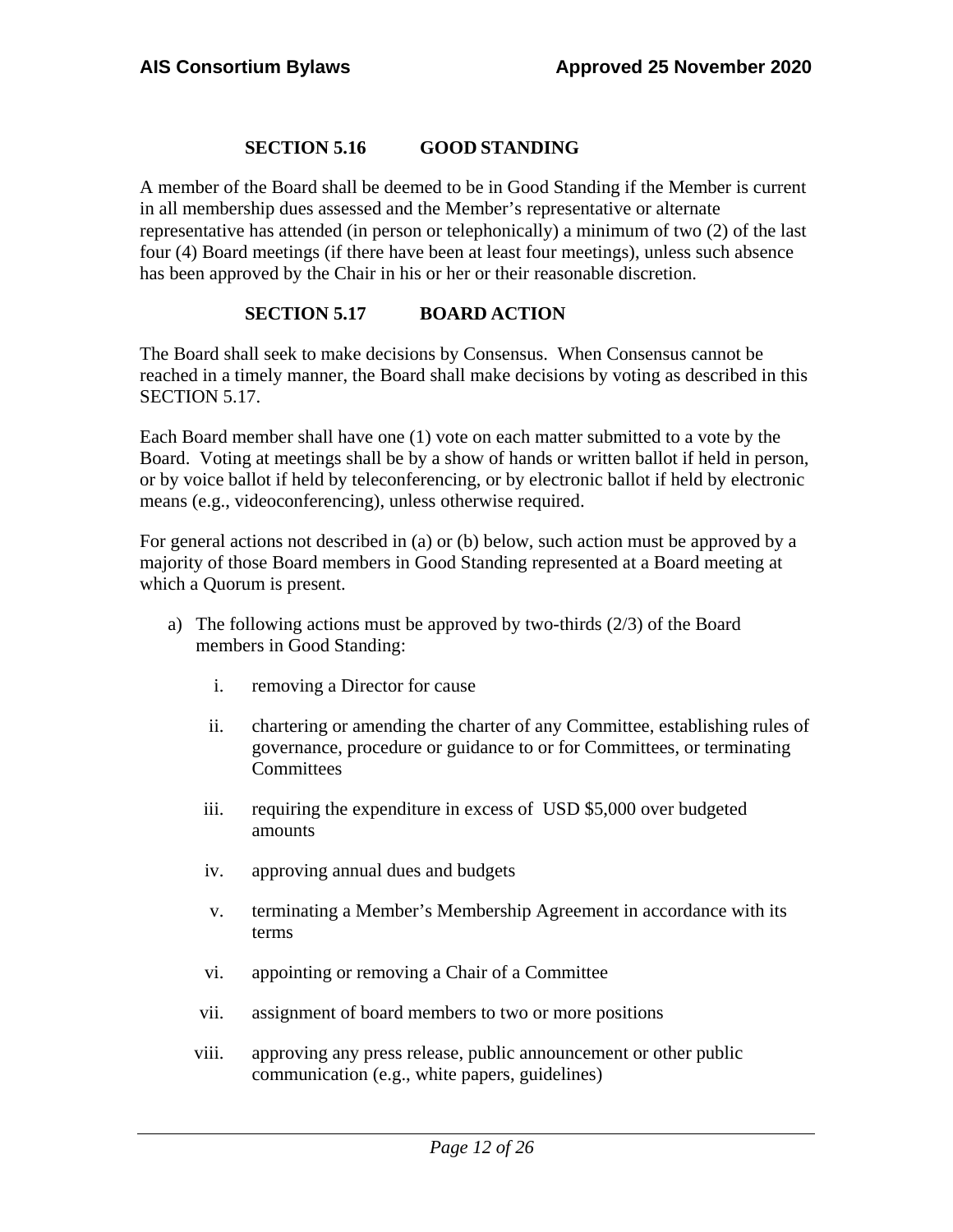- ix. granting to a Non-Member access to, or the receipt of copies of, Organization created Specifications
- x. any other action not described in section (b) below that two or more Members reasonably believe is outside of the Scope of the Organization (upon request, the members will disclose the reasons for their belief)
- xi. adopting an Organization Specification
- b) The following actions must be approved by the unanimous vote or written consent of the Board as a whole. Any Board member voting against any such action must provide a reasonable explanation for its objection during such Board Meeting and agree to consult in good faith with the other Board members to attempt to resolve its concerns.
	- i. approving or modifying the Membership Agreement and any other documents among the Organization and its Members
	- ii. adopting or amending antitrust guidelines, except where counsel has advised that an amendment to the guidelines is required, in which case such amendment is approved
	- iii. enforcing a copyright owned by the Organization
	- iv. changing the name of the Organization
	- v. amending these Bylaws
	- vi. approving a new name or logo adopted by the Organization for use by its Members in identifying the Organization's certified products
	- vii. causing a substantial change in the Scope of the Organization
	- viii. entering into a sale of assets of the Organization outside of the ordinary course of business

#### **SECTION 5.18 BOARD ACTIONS WITHOUT A MEETING**

Any action required or permitted to be taken at any meeting of the Board may be taken without a meeting if two-thirds (2/3) of the members of the Board in Good Standing consent in writing or by electronic transmission.

# **SECTION 5.19 CONFIDENTIALITY OF BOARD PROCEEDINGS**

Persons other than Board members, the Chair, Secretary, and Treasurer will not be permitted to attend Board meetings unless approved in advance by a majority of the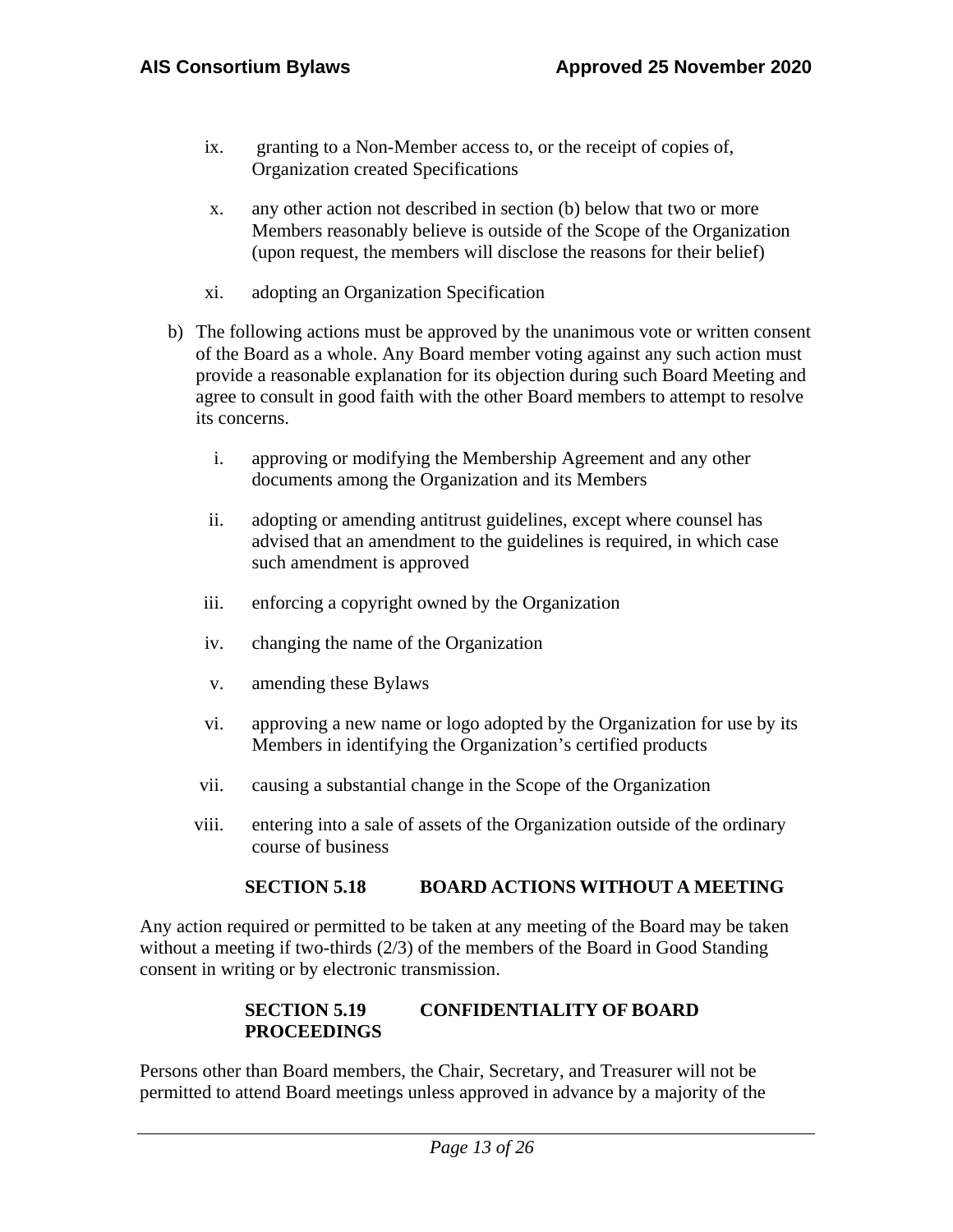Board. Minutes of Board meetings as approved by the Board will not be distributed outside the Board members' organizations unless approved by the Board. The Board may summarize substantial actions taken during Board meetings and distribute such summaries to all the Organization's Members.

# **SECTION 5.20 VOTING MEMBER OF ISTO**

All Directors shall be voting members of ISTO unless the Board takes action to remove the Organization from the ISTO. The Board shall appoint a representative to serve on the ISTO nominating committee on behalf of the Organization.

# **ARTICLE 6 OFFICERS**

# **SECTION 6.1 DESIGNATION OF OFFICERS**

The officers of the Organization shall include the Chair of the Board, a Secretary, and a Treasurer. The Organization may also have such other officers with such titles as may be determined from time to time by the Board of Directors. Any two or more offices may be held by the same person if approved by a ⅔ vote of the board. No instrument required to be signed by more than one officer may be signed by one person in more than one capacity.

# **SECTION 6.2 ELECTION AND TERM OF OFFICE**

Officers shall be elected from time to time by the Board and each officer shall hold office for up to four (4) years and may be renewed by the Board. All officers of the Organization shall be elected or appointed by a majority vote of a Quorum of the Board.

# **SECTION 6.3 REMOVAL AND RESIGNATION**

The Board may remove any officer from his or her elected office, either with or without cause, at any time. An officer who is also an employee of a Member shall automatically be removed if the employer of the officer terminates its membership in the Organization or if the representative ceases to be an employee of the Member. Any officer may resign at any time by giving written notice to the Secretary with a copy to the Chair of the Board of the Organization. Any such resignation shall take effect at the date of receipt of such notice or at any later date specified therein, and, unless otherwise specified therein, the acceptance of such resignation shall not be necessary to make it effective. The above provisions of this Section shall be superseded by any conflicting terms of a contract that has been approved by the Board of Directors relating to the employment of any officer of the Organization.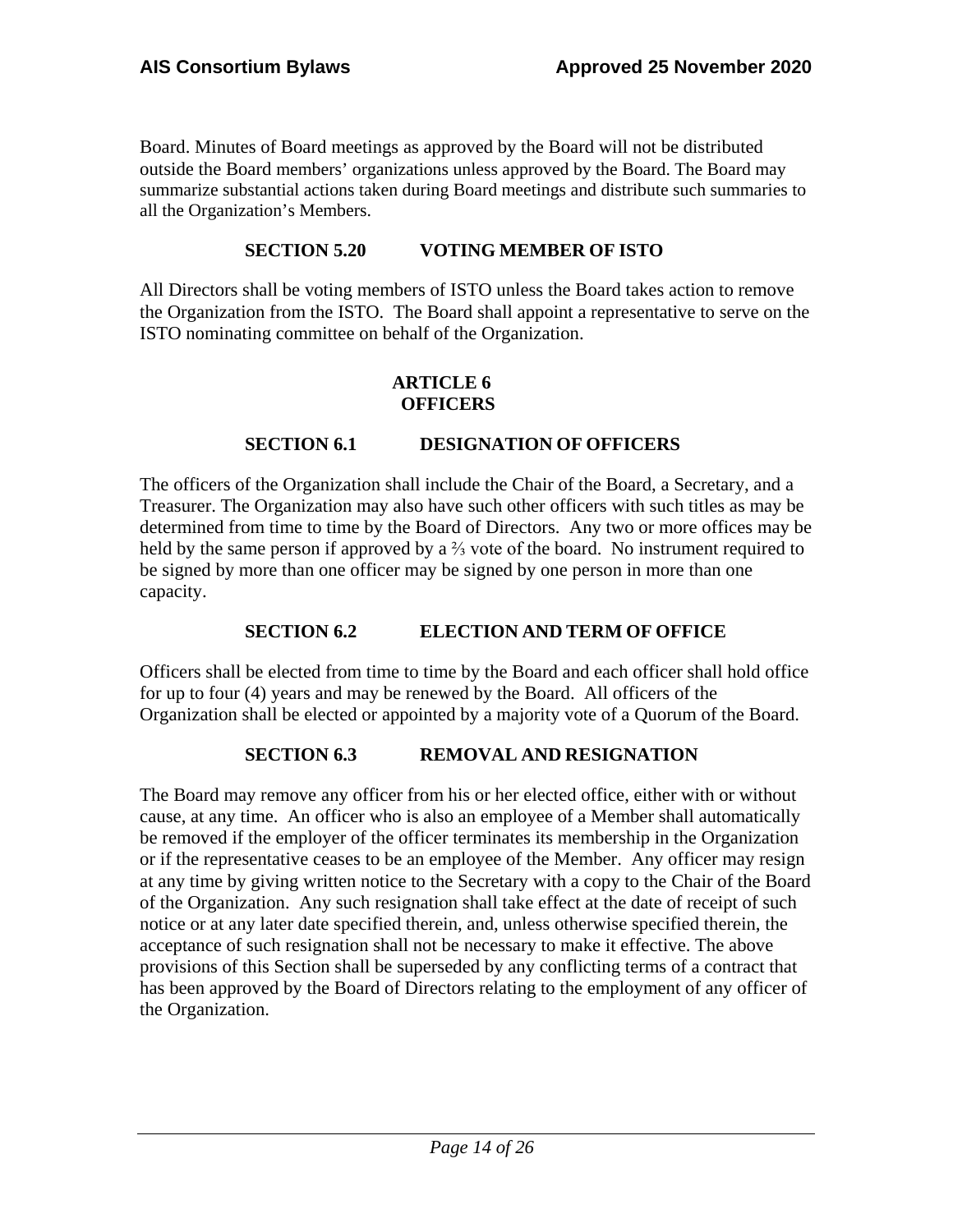# **SECTION 6.4 VACANCIES**

Any vacancy caused by the death, resignation, removal, disqualification, or otherwise, of any officer shall be filled by the Board. In the event of a vacancy in any office, such vacancy may be filled temporarily by appointment by the Chair until such time as the Board shall fill the vacancy. Vacancies occurring in offices of officers appointed at the discretion of the Board may or may not be filled as the Board shall determine.

Any vacancy by an officer who is also a Director shall be filled by the Board pursuant to SECTION 6.2. The replacement Director shall not assume the office of the Director he or she replaces unless he or she is elected by the Board to that office.

# **SECTION 6.5 DUTIES OF SECRETARY**

The Secretary shall:

- a) Certify and keep at the principal office of the Organization the original, or a copy, of these Bylaws as amended or otherwise altered to date.
- b) Keep at the principal office of the Organization meeting minutes in accordance with SECTION 11.1.
- c) See that all notices are duly given in accordance with the provisions of these Bylaws or as required by law. Advise the Members in writing of all results of any election of Directors.
- d) Be custodian of the records of the Organization.
- e) Keep at the principal office of the Organization a membership book containing the name and address of each and any Members, and, in the case where any membership has been terminated, he or she shall record such fact in the membership book together with the date on which such membership ceased.
- f) Exhibit at all reasonable times to any Member of the Organization, or to the Member's agent or attorney, on request therefore, the Bylaws, the membership book, and the minutes of the proceedings, including Board Minutes, of the Members of the Organization.
- g) In general, perform all duties incident to the office of Secretary and such other duties as may be required by law, or by these Bylaws, or which may be assigned to him or her from time to time by the Board.

# **SECTION 6.6 DUTIES OF TREASURER**

The Board may appoint ISTO, or an accounting services firm, to assist the Treasurer in performing the Treasurer's duties and to perform such other duties as the Treasurer may delegate.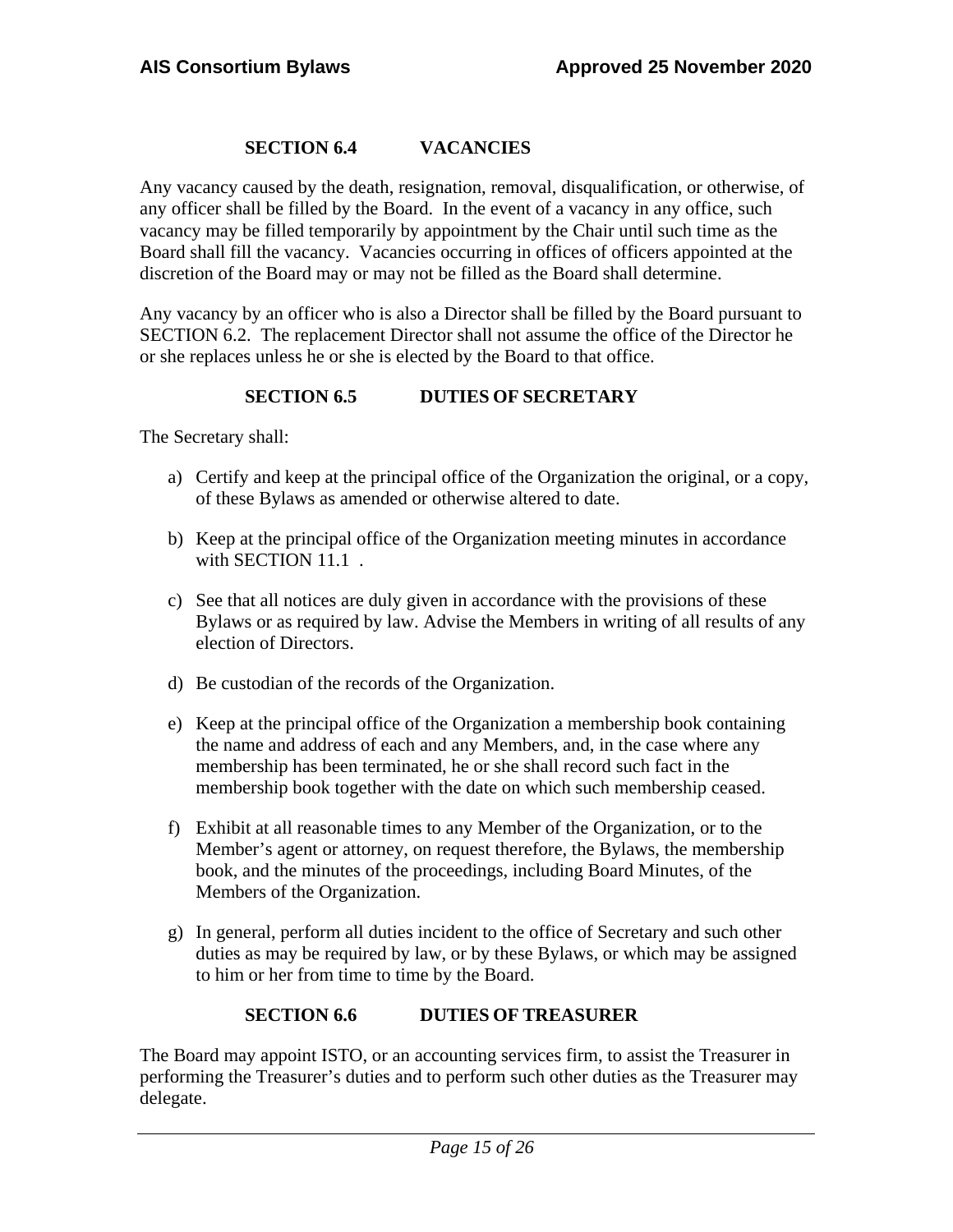The Treasurer shall:

- a) Have charge and custody of, and be responsible for, all funds and securities of the Organization, and deposit all such funds in the name of the Organization in such banks, trust companies, or other depositories as shall be selected by the Board.
- b) Receive, and give receipt for, monies due and payable to the Organization from any source whatsoever.
- c) Disburse or cause to be disbursed, the funds of the Organization as may be directed by the Board, taking proper vouchers for such disbursements.
- d) Keep and maintain adequate and correct accounts of the Organization's properties and business transactions, including accounts of its assets, liabilities, receipts, disbursements, gains and losses.
- e) Exhibit at all reasonable times the books of account and financial records to any Director of the Organization, or to his or her agent or attorney, on request therefore.
- f) Render to the Directors, whenever requested, an account of any or all of his or her transactions as Treasurer and of the financial condition of the Organization.
- g) Prepare, or cause to be prepared, and certify, or cause to be certified, the financial statements to be included in any required reports.liaison
- h) Ensure that a financial audit of the Organization is performed annually, either as part of the overall ISTO audit or as a separate audit. Maintain the records of such audits and provide a notice to the Board of the results of the audit.
- i) In general, perform all duties incident to the office of Treasurer and such other duties as may be required by law, or by these Bylaws, or which may be assigned to him or her from time to time by the Board.

# **SECTION 6.7 COMPENSATION**

<span id="page-15-0"></span>The Executive Director shall be compensated. The other officers may or may not be compensated by the Organization.

# **SECTION 6.8 NONLIABILITY OF OFFICERS**

Officers and Members with an employee serving as an Officer shall not be personally liable for the debts, liabilities, or other obligations of the Organization.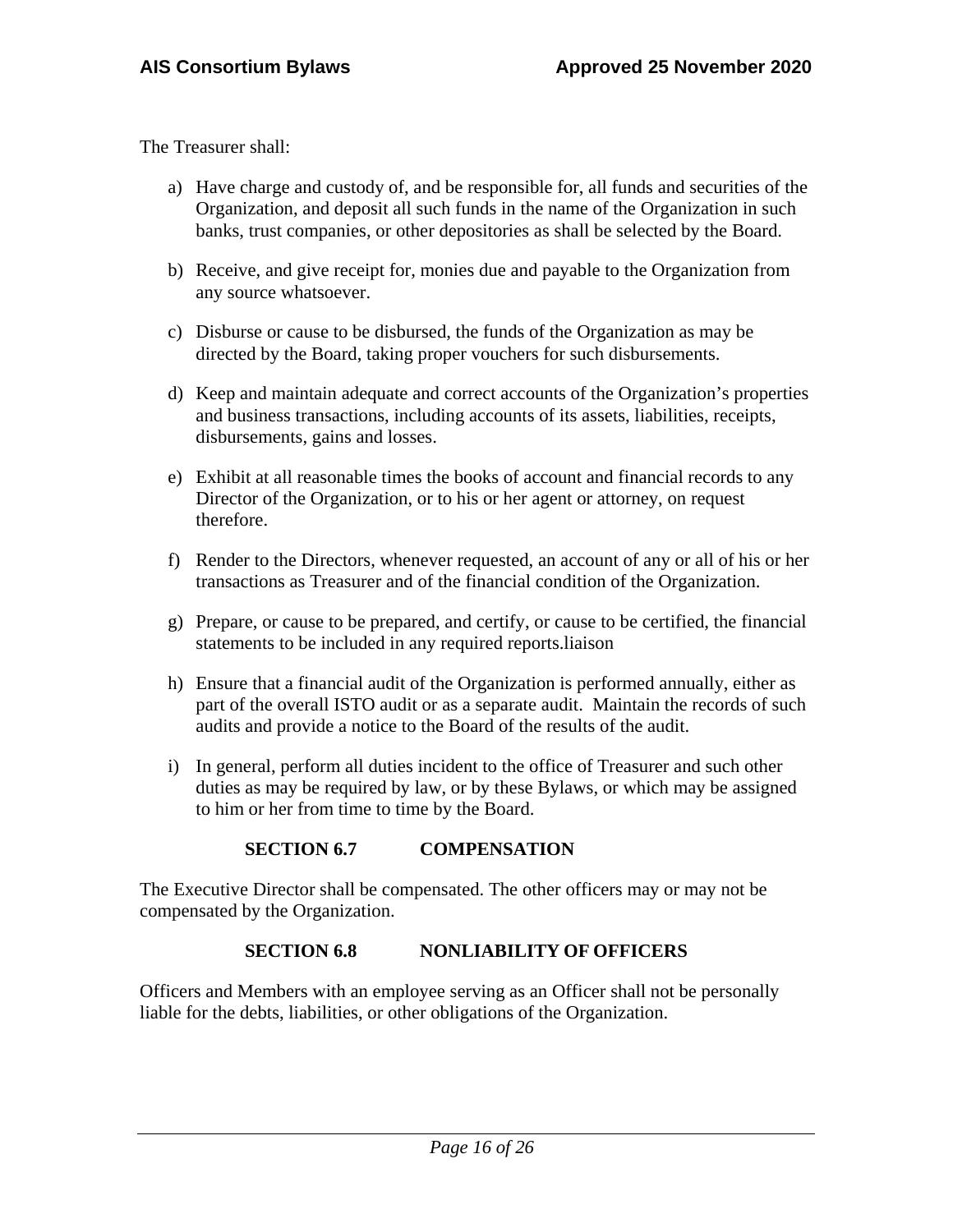# **ARTICLE 7 EXECUTIVE DIRECTOR**

# **SECTION 7.1 DUTIES OF THE EXECUTIVE DIRECTOR**

<span id="page-16-1"></span><span id="page-16-0"></span>The Board may appoint an Executive Director to manage the business affairs of the Organization on a daily basis. The Executive Director shall report to the Board and shall be subject to the oversight of the Board. The Executive Director of the Organization shall perform such undertakings as are necessary to manage the daily needs of the Organization, including:

- a) Schedule and set up meetings.
- b) Facilitate communication between Members.
- c) Act as the liaison to other consortia or associations with which the Organization may choose to associate.
- d) Provide Members with timely minutes, summaries and other reports with respect to the activities of the Organization as may be prepared by the Secretary or the Executive Director.
- e) Receive and process Membership Agreements and execute them on behalf of the Organization.
- f) In general, perform all duties incident to the office of Executive Director and such other duties as may be required by law, or by these Bylaws, or which may be assigned to him or her from time to time by the Board.
- g) The Executive Director may engage third parties to undertake such activities, provided that the Executive Director enters into appropriate contracts protective of the Organization, and ensures compliance with terms and conditions of this Agreement and of the financial policy as specified for the Organization at the time.

# **ARTICLE 8 USE OF NAME**

# **SECTION 8.1 NAME**

<span id="page-16-4"></span><span id="page-16-3"></span><span id="page-16-2"></span>Adaptive Instructional System Consortium is the selected Name of this Organization. The Board may select a new Name in accordance with SECTION 5.17 . The Board will send reasonable advance notice to all of the Members prior to the adoption of any new Name.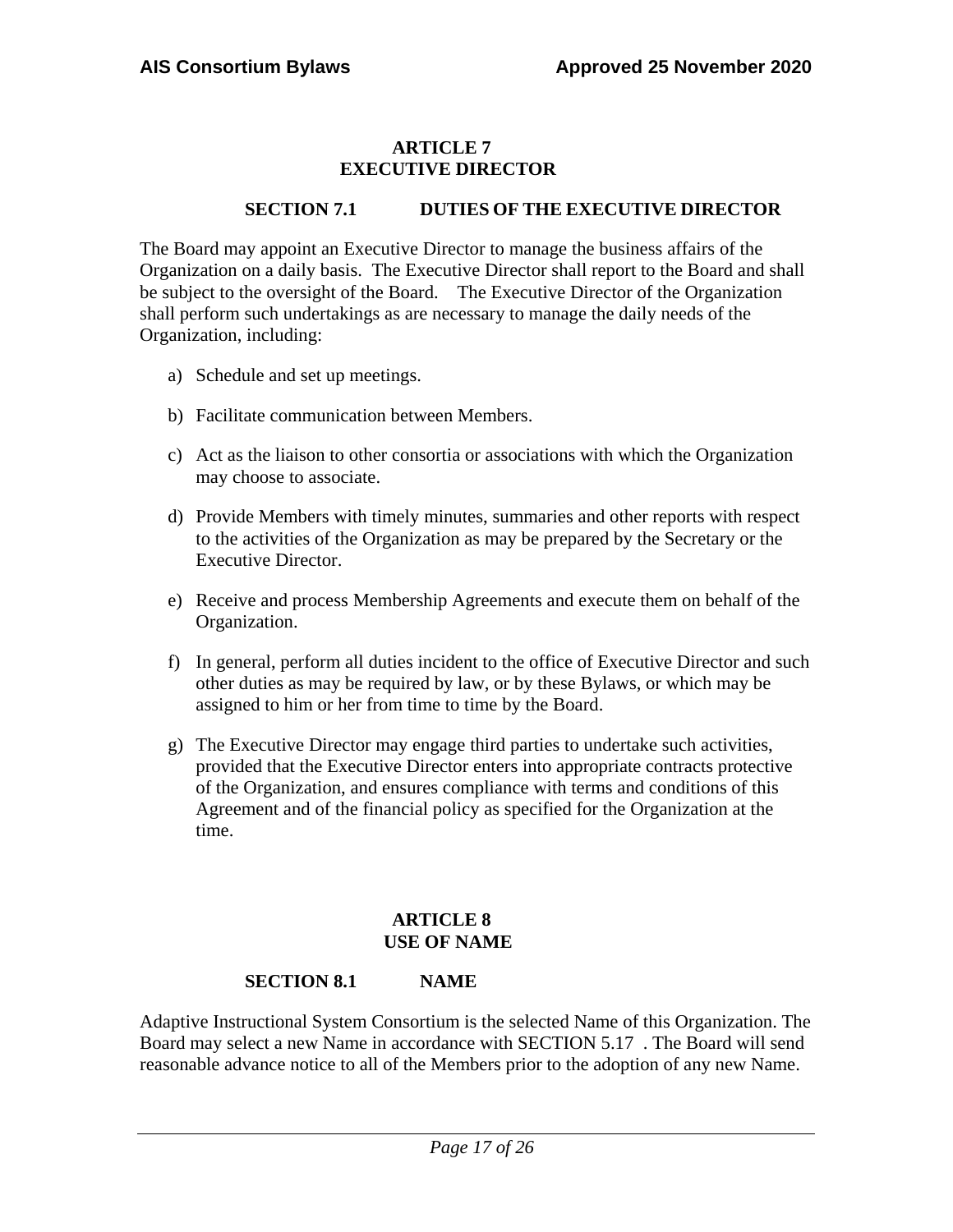# **SECTION 8.2 PROHIBITION ON REGISTRATION OF THE NAME**

<span id="page-17-0"></span>No Member shall register or attempt to register the Name or any name, trademark, or service mark confusingly similar to the Name, or register any second level domain name that uses the Name in a way likely to create confusion regarding the ownership of the second level domain name, anywhere in the world. Any Member that holds a second level domain name that uses the Name as described above will (1) redirect it to the official Organization website and (2) assign it to the Organization upon request of the Board.

# **SECTION 8.3 PROHIBITION ON ASSERTION OF RIGHTS IN THE NAME**

<span id="page-17-1"></span>Each Member agrees not to assert any rights in the Name against any other Member or their Affiliates, or to object to the use of the Name by such parties as long as their use of the Name is in compliance with their Membership Agreement and these Bylaws as applicable.

# **SECTION 8.4 REQUIRED USE OF THE NAME**

<span id="page-17-2"></span>The Members agree that when they refer to any Organization Specifications or Services, they will use the Name or use some other means to accurately describe the Organization as the origin. Except as provided in the previous sentence, no Member shall be obligated to use the Name on any product, advertising, or other materials in any manner. Each Member uses the Name at its own risk.

# **SECTION 8.5 LIMITATIONS ON THE USE OF THE NAME**

The Members agree that they will use the Name only for the limited purpose of promoting the Organization and for labeling, promoting, and marketing Compliant Portions. No Member shall use the Name or any name, trademark, or service mark confusingly similar to the Name to promote, or refer to, other initiatives or technologies.

# **ARTICLE 9 COMMITTEES**

# **SECTION 9.1 COMMITTEES**

<span id="page-17-3"></span>The Board may designate and terminate Committees in accordance with SECTION 5.17. Such Committees shall have such rights and obligations as may be determined from time to time by resolution adopted by the Board.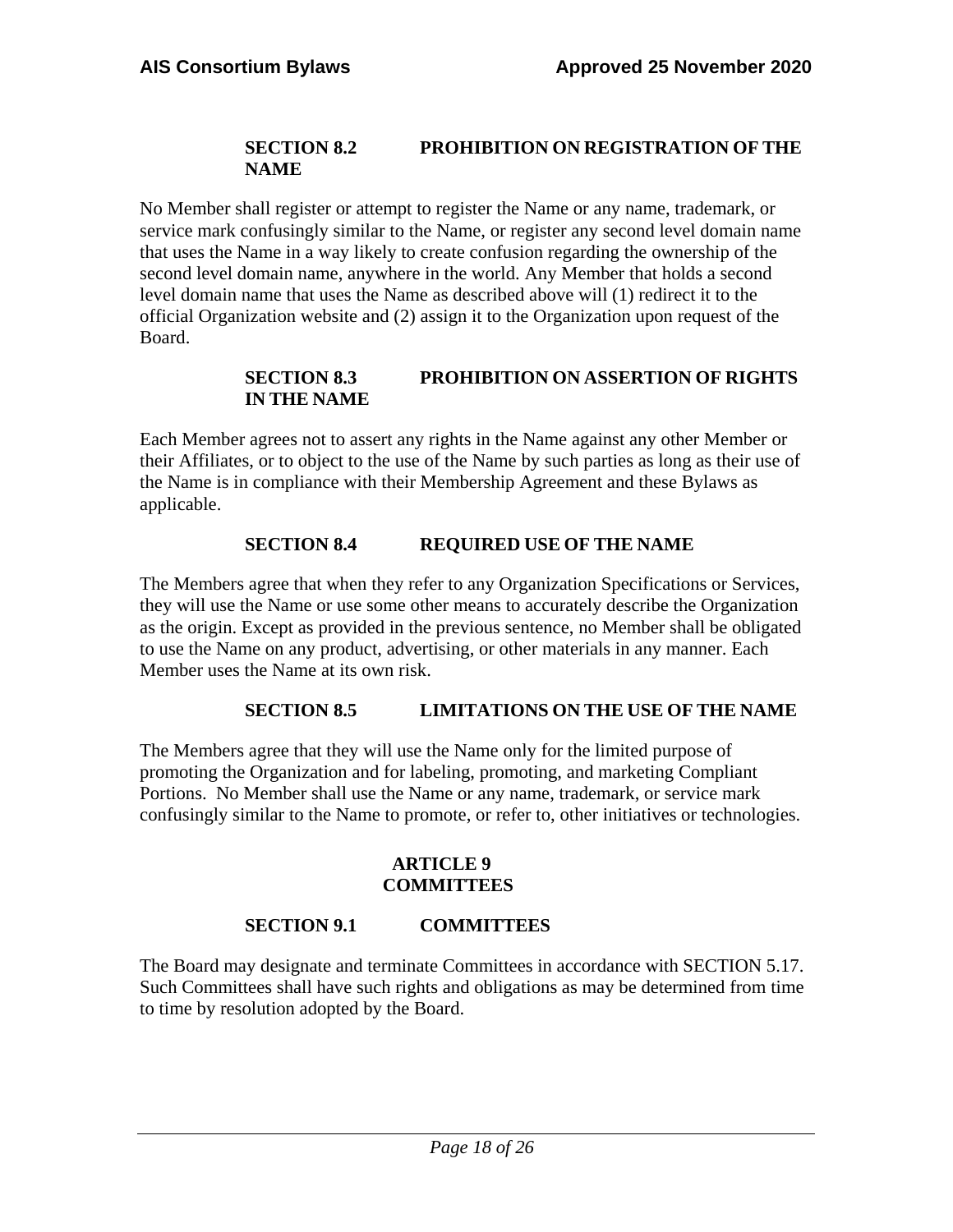# **SECTION 9.2 COMMITTEE MEMBERS**

Member representatives on Committees shall be employees of the Members who appoint them, although the Board may, by resolution adopted at any time or from time to time, determine or change the qualifications for Member representatives on Committees.

<span id="page-18-0"></span>The Board shall appoint or remove Chairs of Committees in accordance with SECTION 5.17.

# **SECTION 9.3 COMMITTEE PROCEDURES, RULES AND REGULATIONS**

Each Committee may establish its own charter, setting forth procedures, rules and regulations for the conduct of such Committee. Such charter shall be subject to approval by the Board. Such charter shall not be inconsistent with the provisions of these Bylaws or with any resolution or action by the Board. Unless otherwise specified in the charter of a Committee or by any resolution or action by the Board, the rules of procedure for the Board shall govern the procedure of such Committee. Committee actions shall require the affirmative vote of at least two-thirds  $(2/3)$  of the members of a Committee unless otherwise specified in any resolution or action by the Board.

<span id="page-18-1"></span>Each Committee may establish its own Work Groups to achieve the objectives of the Committee. Such a Committee may establish Work Group charters, setting forth procedures, rules and regulations for their conduct. Such charter shall be subject to approval by the Board. Such charter shall not be inconsistent with the provisions of these Bylaws or with any resolution or action by the Board.

# **SECTION 9.4 MEETINGS OF COMMITTEES**

<span id="page-18-2"></span>Each Committee shall keep regular records of its meetings. Committees shall transmit such meeting minutes to the Board or Secretary when required. The Secretary shall keep a book of Committee meeting minutes in accordance with SECTION 6.5, if applicable. Committee meetings may be heldin person, via the telephone or the Internet or other means as agreed to by the Committee members.

# **SECTION 9.5 PUBLICATION OF COMMITTEE MATERIALS**

All written materials finally approved by a standing or other Committee of the Board, and accepted by the Board, as necessary, shall be made available for inspection by any member of such Committee.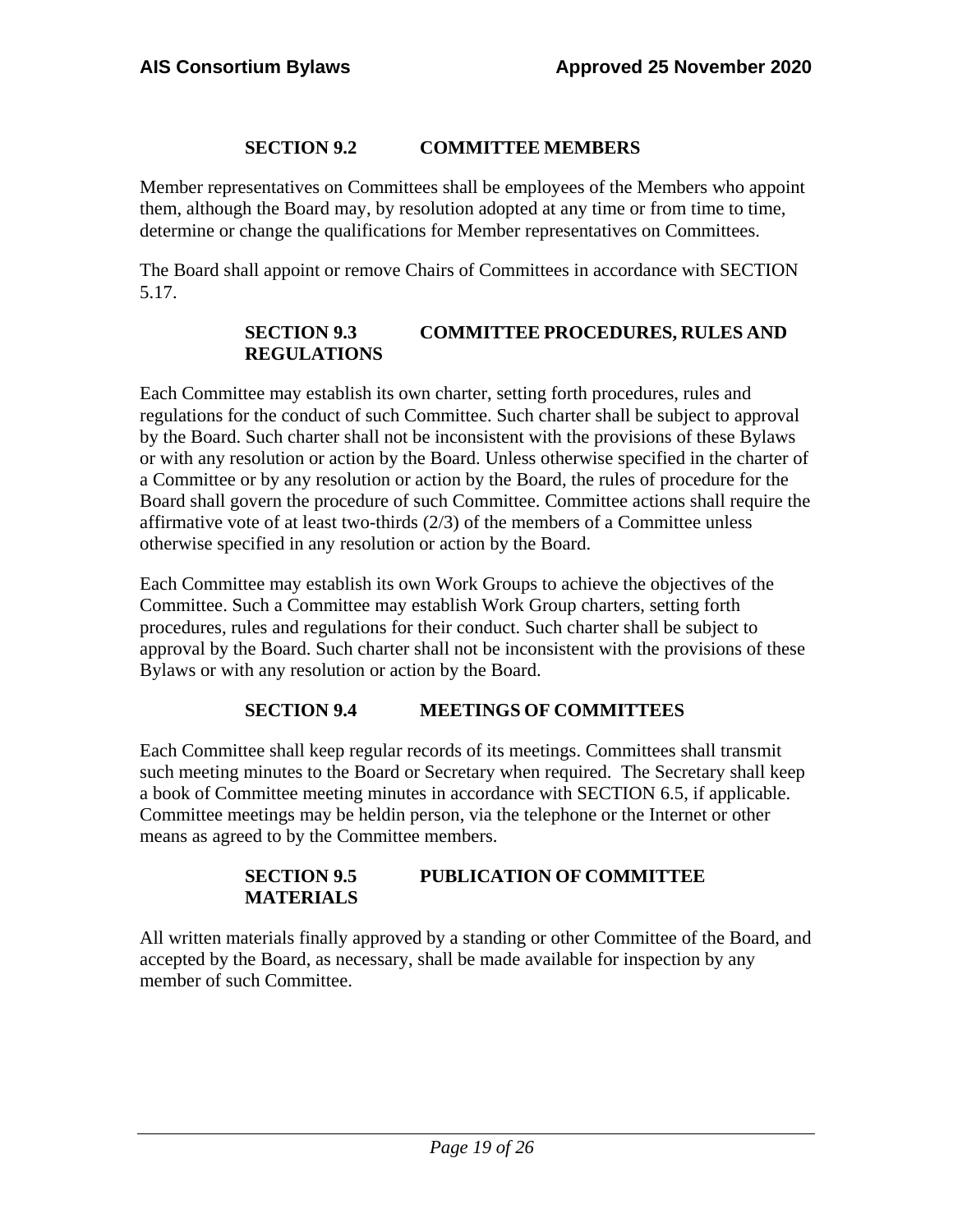#### <span id="page-19-0"></span>**ARTICLE 10 EXECUTION OF INSTRUMENTS, DEPOSITS AND FUNDS**

#### **SECTION 10.1 EXECUTION OF INSTRUMENTS**

The Board, except as otherwise provided in these Bylaws, may by resolution authorize the ISTO as agent of the Organization to enter into or sign any contract, bill, note, receipt, acceptance, endorsement, check, release, document, or to execute and deliver any instrument in the name of and on behalf of the Organization, and such authority may be general or confined to specific instances. Unless so authorized, no officer, agent, or employee shall have any power or authority to bind the Organization by any contract or engagement or to pledge its credit or to render it liable monetarily for any purpose or in any amount.

#### **SECTION 10.2 DEPOSITS**

<span id="page-19-1"></span>All funds of the Organization shall be deposited from time to time to the credit of the Organization in such banks, trust companies, or other depositories as the Board may select.

#### **ARTICLE 11 RECORDS AND REPORTS**

# **SECTION 11.1 MAINTENANCE OF RECORDS**

The Organization shall keep at its principal office:

- a) Minutes of all meetings of the Board and all meetings of Committees, recording therein the time and place of holding such meetings, whether regular or special, the names of those present or represented at the meeting, and the proceedings thereof, including ballots;
- b) Adequate and correct books and records of account, including accounts of its properties and business transactions and accounts of its assets, liabilities, receipts, disbursements, gains and losses;
- c) A record of its Members, indicating their names and addresses and, if applicable, the class of membership held by each Member and the effective date and termination date, if applicable, of any membership;
- d) A copy of the Organization's Bylaws and Membership Agreement as amended to date;

The foregoing records shall be open to inspection by the Members of the Organization at all reasonable times during office hours.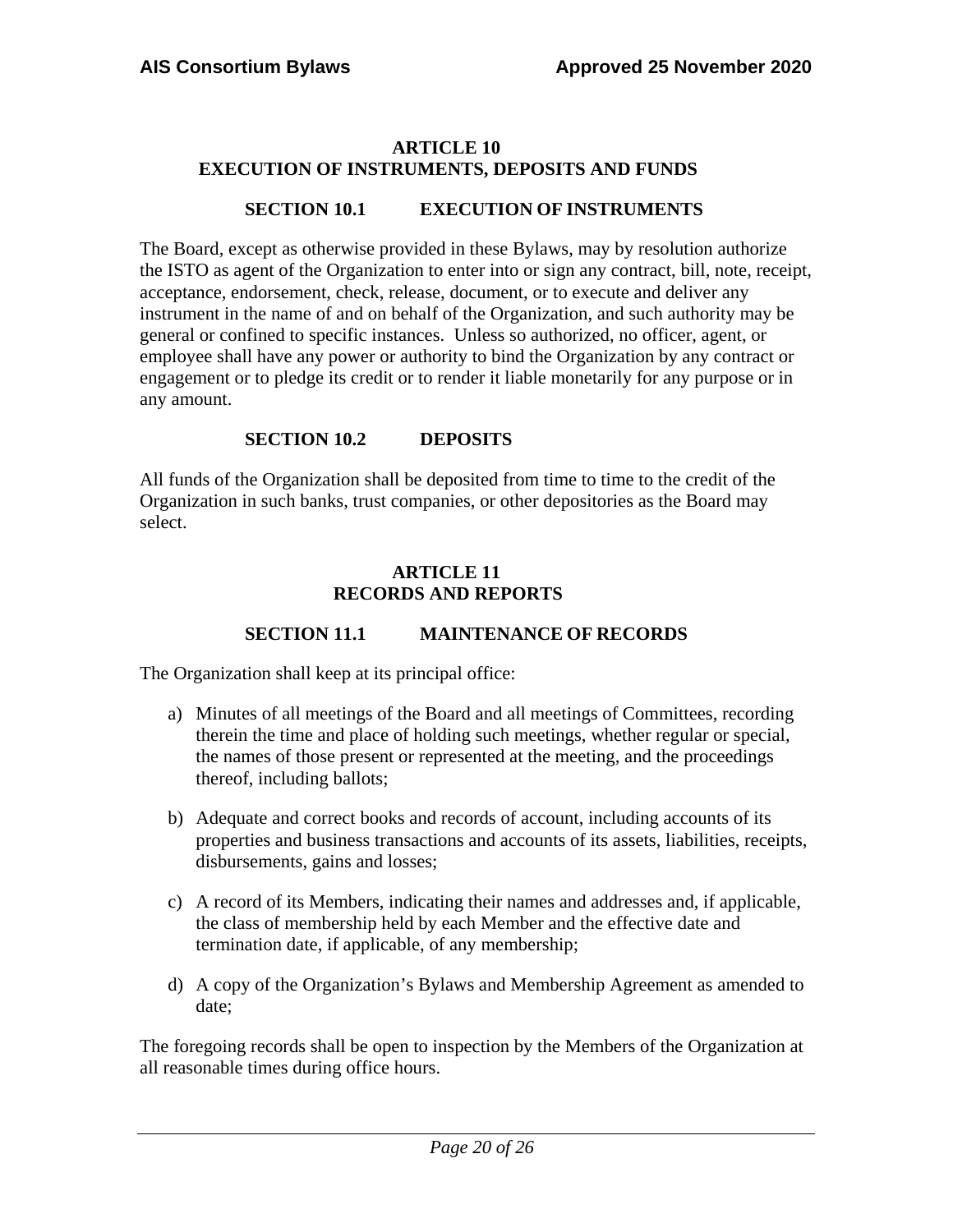# **SECTION 11.2 INSPECTION RIGHTS**

Subject to such confidentiality and nondisclosure requirements as the Board may reasonably deem appropriate, or restrictions imposed via any confidentiality and nondisclosure agreement concerning any particular record, book or document, all Members shall have the right at any reasonable time to inspect and copy all books, records and documents of every kind and to inspect the physical properties of the Organization and shall have such other rights to inspect the books, records and properties of this Organization as may be required under the Bylaws and provisions of law.

# **SECTION 11.3 RIGHT TO COPY AND MAKE EXTRACTS**

Unless otherwise restricted pursuant to confidentiality and nondisclosure limitations, any inspection under the provisions of this Article may be made in person or by agent or attorney and the right to inspection shall include the right to copy and make extracts.

# **SECTION 11.4 PERIODIC REPORT**

The Board may cause any annual or periodic report to be so prepared and delivered within the time limits set by the Board.

# **ARTICLE 12 AMENDMENT OF BYLAWS OR MEMBERSHIP AGREEMENT**

Except where otherwise provided for in individual Articles herein, these Bylaws and any Attachments, the Membership Agreement and any Attachments, or any of them, may only be altered, amended, or repealed, and new Bylaws or Membership Agreement terms adopted, upon unanimous approval of the Board.

# **ARTICLE 13 SEPARABILITY**

<span id="page-20-0"></span>In case any provision in these Bylaws shall be invalid, illegal or unenforceable, the validity, legality and enforceability of the remaining provisions shall not in any way be affected or impaired thereby.

# **ARTICLE 14 MEMBERSHIP PROVISIONS**

# **SECTION 14.1 DETERMINATION, RIGHTS AND OBLIGATIONS OF MEMBERS**

The Organization shall have such classes of membership as set forth by ARTICLE 16. No Member shall hold more than one (1) membership in the Organization. A Member and any of its Subsidiaries that are Members shall be deemed one (1) Member.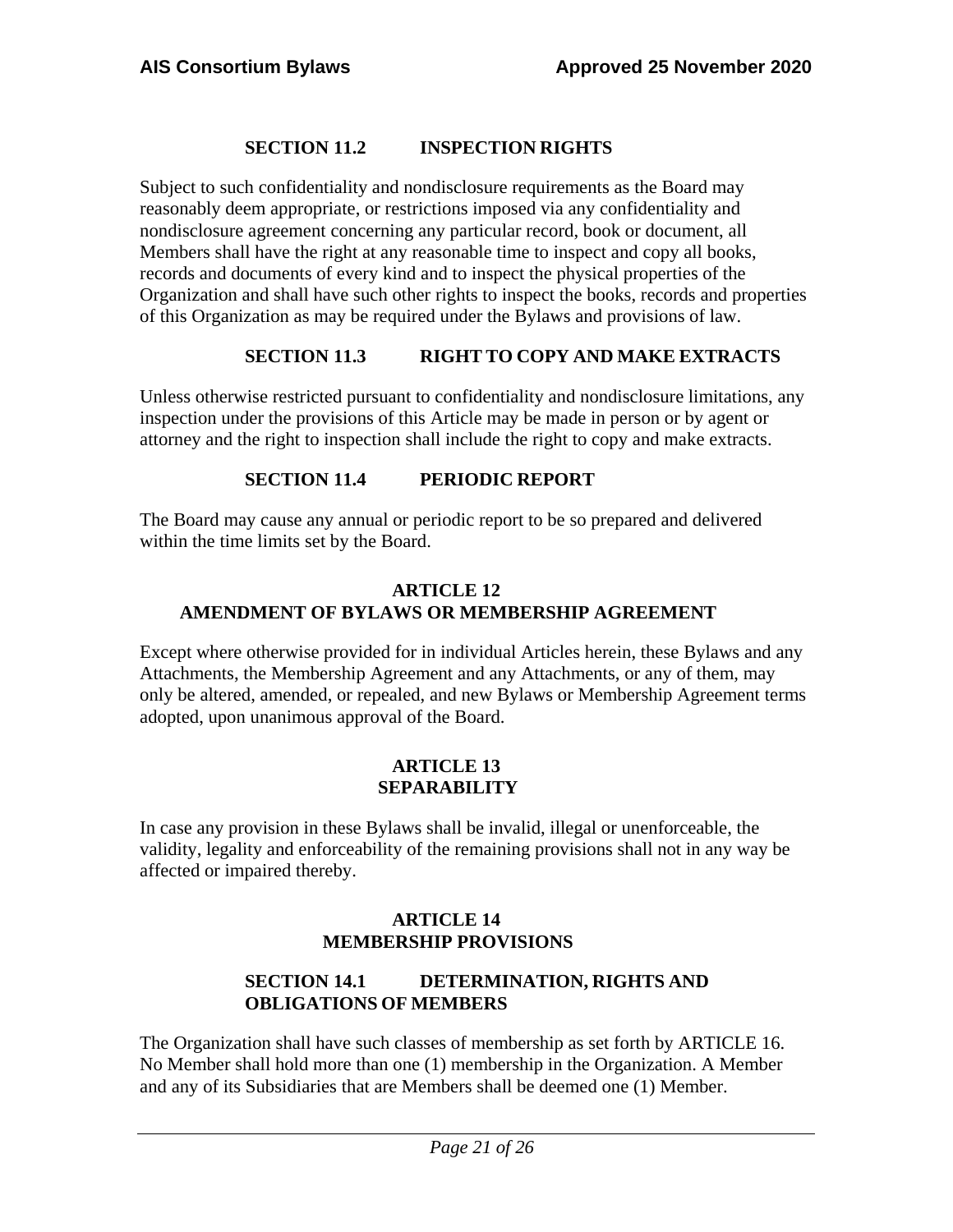Among the benefits generally to be afforded to the Members are the right to attend meetings of the Members of the Organization and other documents as may be approved by the Board, and access to the general Member portions of the Organization's web site.

All Members must abide by the Bylaws of the Organization, the Membership Agreement, any policies, guidelines or procedures adopted by the Board, and the Bylaws of ISTO.

# **SECTION 14.2 QUALIFICATIONS FOR MEMBERSHIP**

The qualifications for membership in this Organization are as follows:

Any Member supportive of the Organization's purposes and not otherwise prohibited by treaty, law or regulation from abiding by the terms of these Bylaws and who meets the membership criteria and pays the annual dues as set forth in the Schedule of Fees and Dues applicable to its membership classification.

# **SECTION 14.3 ADMISSION TO MEMBERSHIP**

Applicants qualified under SECTION 14.2, above, shall be admitted to membership upon affirmation of the Bylaws, the execution of a Membership Agreement and any relevant Attachments, payment of the applicable annual dues as set forth in the Schedule of Fees and Dues, and approval of the Board of Directors.

# **SECTION 14.4 FEES AND DUES**

The annual dues payable to the Organization by each class of Members shall be established and may be changed from time to time by resolution of the Board. Initial dues shall be due and payable upon the Member's execution of the Membership Agreement and approval by the Board. Thereafter, yearly dues shall be due and payable as specified in the Schedule of Fees and Dues. If any Member is ninety (90) days delinquent in the payment of dues, such Member's rights shall be deemed suspended upon written notice from the Organization until all delinquent dues are paid.

# **SECTION 14.5 NUMBER OF MEMBERS**

There is no limit on the number of Members the Organization may admit.

# **SECTION 14.6 MEMBERSHIP ROLL**

The Organization shall keep a membership roll containing the name and address, including electronic mail addresses, of each Member, the date upon which the applicant became a Member, and the name of one (1) individual from each Member organization who shall serve as a primary contact for the Organization, receive all correspondence and information, and vote on all issues submitted to a vote of the Members**.** Termination of the membership of any Member shall be recorded in the roll, together with the date of termination of such membership. Membership in the Organization is a matter of public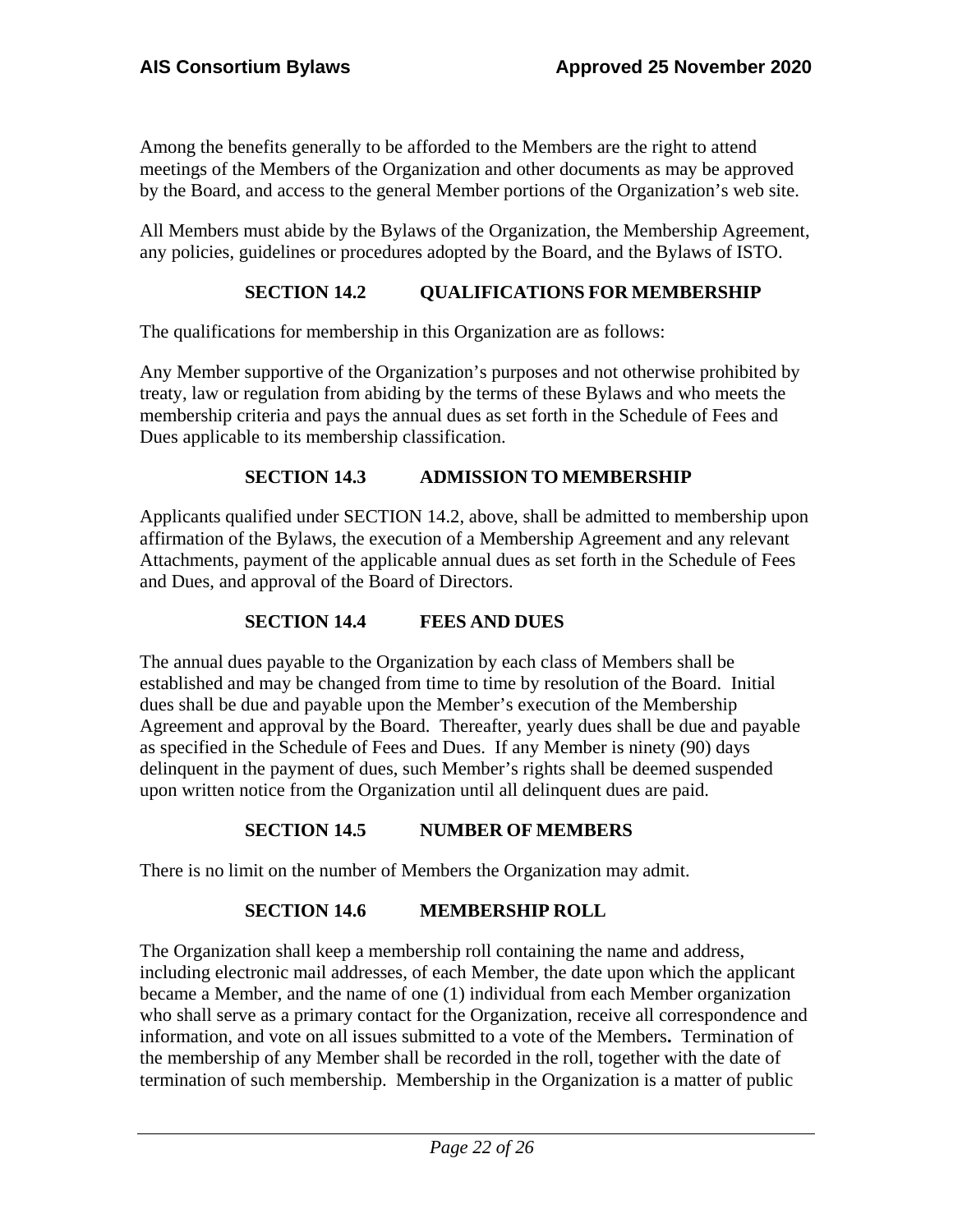record; however, membership lists will not be sold or otherwise be made available to third parties.

# **SECTION 14.7 NONLIABILITY OF MEMBERS**

No Member of this Organization, as such, shall be individually liable for the debts, liabilities, or obligations of the Organization.

#### **SECTION 14.8 NONTRANSFERABILITY OF MEMBERSHIPS**

A Member may not transfer, assign or sublicense any of its rights or obligations under these Bylaws or the Membership Agreement without the prior written approval of the Board, unless otherwise permitted in the Membership Agreement. A third party further may not assume any of a Member's rights or obligations under these Bylaws or the Membership Agreement incident to a Change of Control of Member, without the written consent of the Board. Any attempted transfer by a Member in violation of this Section shall be null and void.

# **SECTION 14.9 TERMINATION OF MEMBERSHIP**

The membership of a Member shall terminate upon the occurrence of any of the following events:

- a) Upon a failure to initiate or renew membership by paying dues on or before their due date, such termination to be effective thirty (30) days after a written notification of delinquency is given personally, electronically mailed, or mailed to such Member by the Secretary, Chair or Executive Director of the Organization or their designate. A Member may avoid such termination by paying the amount of delinquent dues within a thirty (30) day period following the Member's receipt of the written notification of delinquency.
- b) Upon written notice from the Member.
- c) Upon the affirmative vote of two thirds (2/3) of the Board, when the Board determines, after affording the Member in question the right to be heard on the issue, that the Member has violated the policies, procedures or duties of Membership herein, including the requirements for Membership as stated in SECTION 14.2, above, or the terms of the Membership Agreement. Termination of a Founder under this subsection requires unanimous vote of the Board minus that Founder under consideration for termination.
- d) Upon a Member's dissolution.

Except as provided in the Membership Agreement, all rights of a Member in the Organization shall cease on termination of membership as herein provided. A Member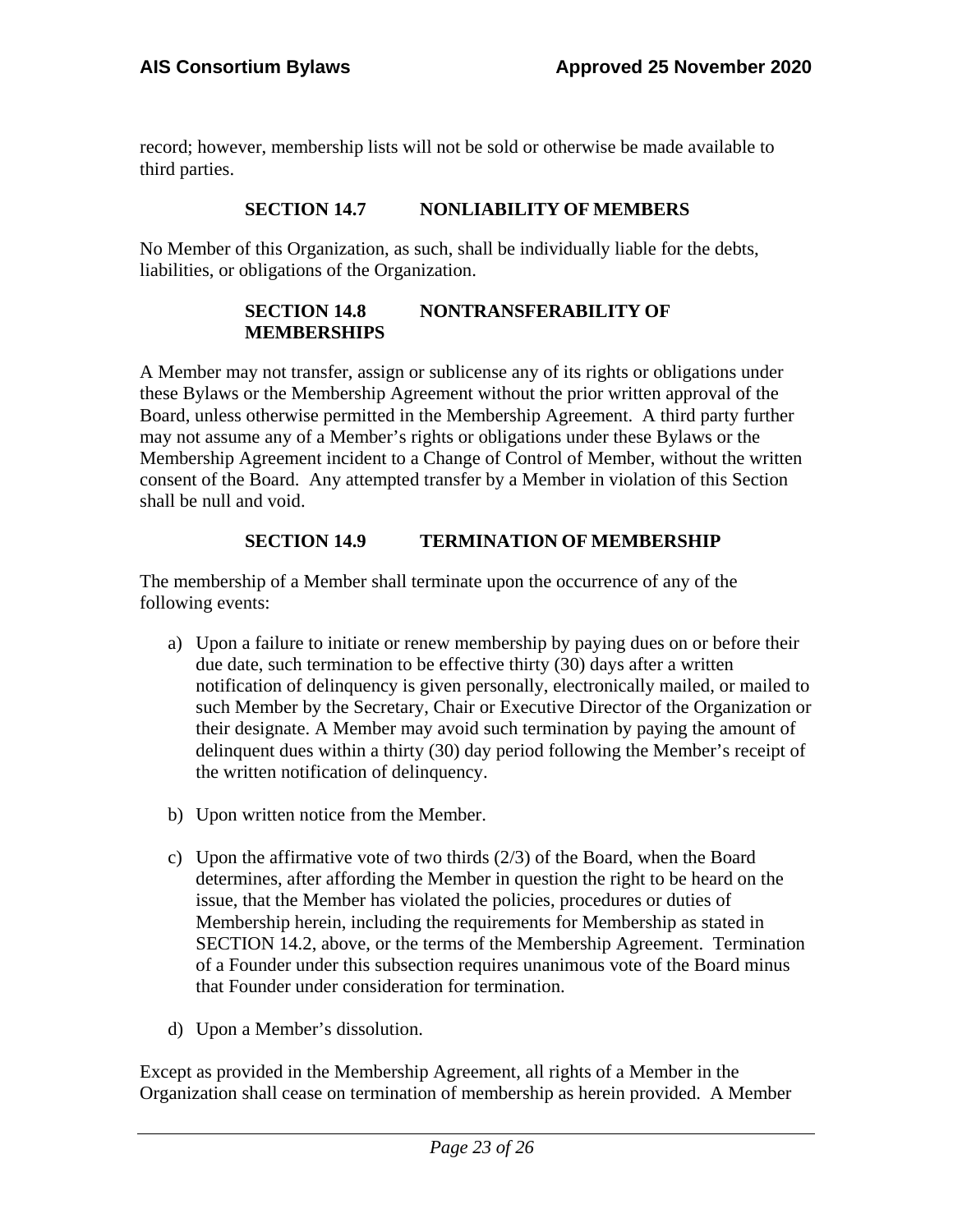<span id="page-23-0"></span>terminated from the Organization shall not receive any refund of dues already paid for the current dues period.

#### **ARTICLE 15 MEETINGS OF MEMBERS**

#### **SECTION 15.1 PLACE OF MEETINGS**

Meetings of Members shall be designated from time to time by resolution of the Board, which resolution shall specify the meeting place and time. At the discretion of the Board, meetings may be held in person or by any combination of audio, teleconferencing, or video conferencing techniques.

# **SECTION 15.2 NOTICE OF MEETINGS**

Unless otherwise provided by the Bylaws, or provisions of law, notice stating the place, day and hour of the Members' meeting shall be provided not less than thirty (30) days in advance thereof for Regular Member Meetings and not less than fourteen (14) days in advance thereof for Special Member Meetings.

The primary means for the provision of notice shall be via electronic mail to the Member at the electronic mail address as it appears on the records of the Organization.

Whenever any notice of a meeting is required to be given to any Member of this Organization under these Bylaws, a waiver of notice in writing signed by the Member, whether before or after the time of the meeting, shall be equivalent to the giving of such notice.

# **SECTION 15.3 MEMBER ACTION**

Member actions and decisions shall be advisory in nature only and shall not be binding upon the Board. Each Member shall have one (1) vote on each matter submitted to a vote by the Members.

# **SECTION 15.4 MEMBER ACTION AT MEETINGS**

Voting at meetings shall be by a show of hands if held in person, or by voice ballot if held by audio, videoconferencing or teleconferencing techniques, unless otherwise required. Results of all Board voting shall be distributed to all Members by the Executive Director within thirty (30) days of each ballot.

# **SECTION 15.5 ACTION BY WRITTEN BALLOT**

Except as otherwise provided under Bylaws, or provisions of law, any action which may be taken at any meeting of Members may also be taken without a meeting or in conjunction with a meeting if the Organization distributes a written ballot to each Member entitled to a vote.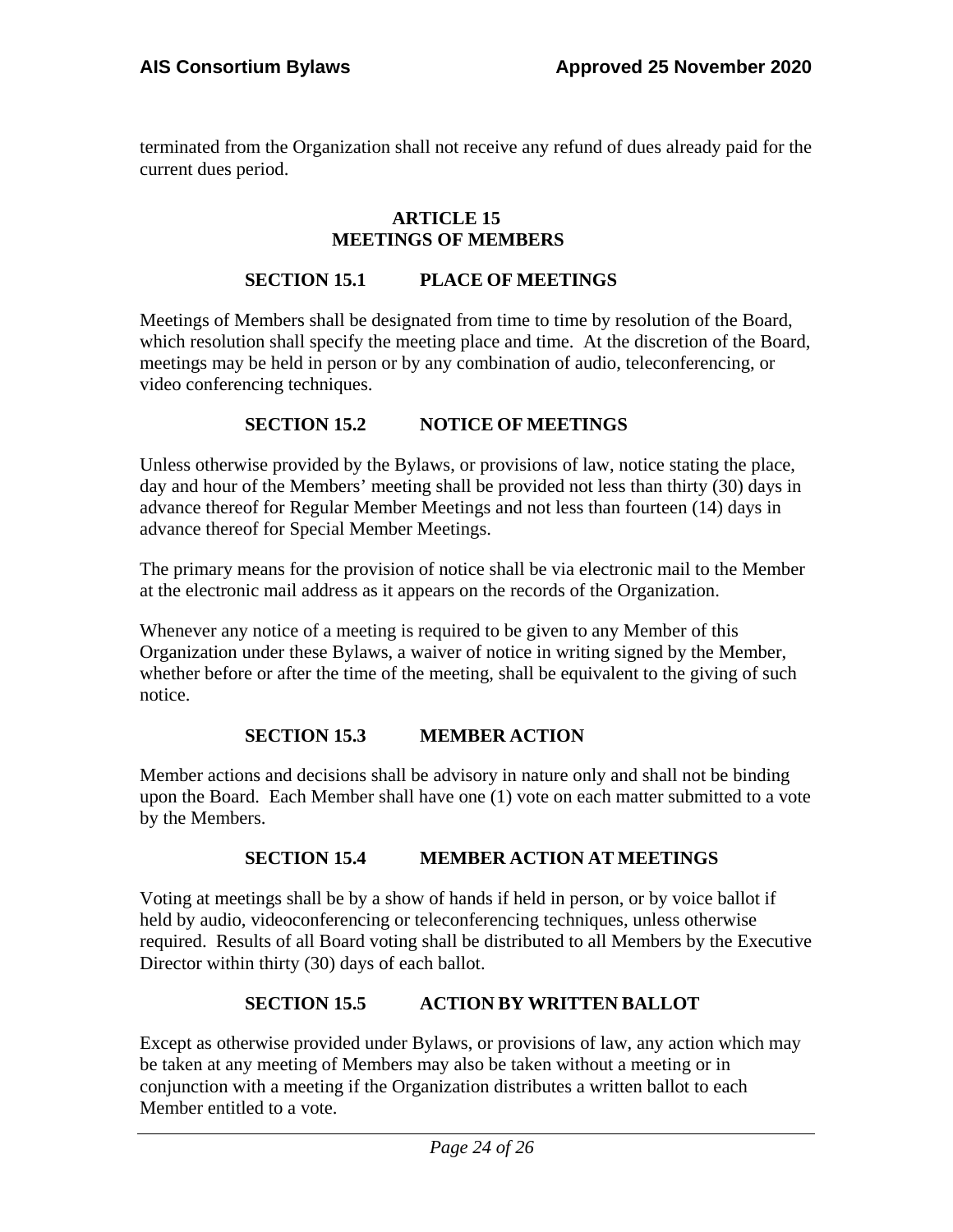Ballots shall be mailed or delivered in the same manner required for giving notice of membership meetings as specified in these Bylaws.

#### **SECTION 15.6 CONDUCT OF MEETINGS**

Meetings of Members shall be presided over by the Chair of the Organization or, in his or her absence by a Board Member designated by the Board. The Secretary of the Organization shall act as Secretary of all meetings of Members. In the absence of the Secretary, the presiding officer shall appoint another person to act as Secretary for that meeting.

Meetings shall be governed by such procedures as may be approved from time to time by the Board, insofar as such rules are not inconsistent with these Bylaws, or with provisions of law.

#### **ARTICLE 16 MEMBERSHIP CLASSIFICATIONS**

This article describes classifications of members of the AIS Consortium.

# **SECTION 16.1 CHARTER MEMBERS**

Charter members are those members who participated in the founding of the Organization prior to its official formation. A Charter Member must be a corporation, partnership, joint venture, trust, Limited Liability Company, business association, governmental entity, university or other organizational entity. All Charter Members must execute a Membership Agreement and any relevant Attachments thereto and pay the membership dues called for in the Schedule of Fees and Dues. Once unanimously approved by the Board, all Charter Members shall be entitled to all rights and bound to the obligations generally afforded and imposed upon all Members. In addition, Charter Members shall be granted the specific additional rights stated in this Section and shall be subject to the obligations stated in the Membership Agreement and any relevant Attachments thereto.

Among other benefits specifically afforded to Charter Members who remain in good standing are:

- a) to be listed (with a hyperlink to the Charter Member's website) as a Charter Member on the Organization's web site;
- b) to access any and all portions of the Organization's website and any electronic transmissions there from via reflector. This right includes access to any "Charter Member only", and "Members only" discussion groups and the Organization's mailing lists (subject to any privacy policy that the Organization may adopt);
- c) to serve as chair of any Committee subject to any procedures for that Committee ;